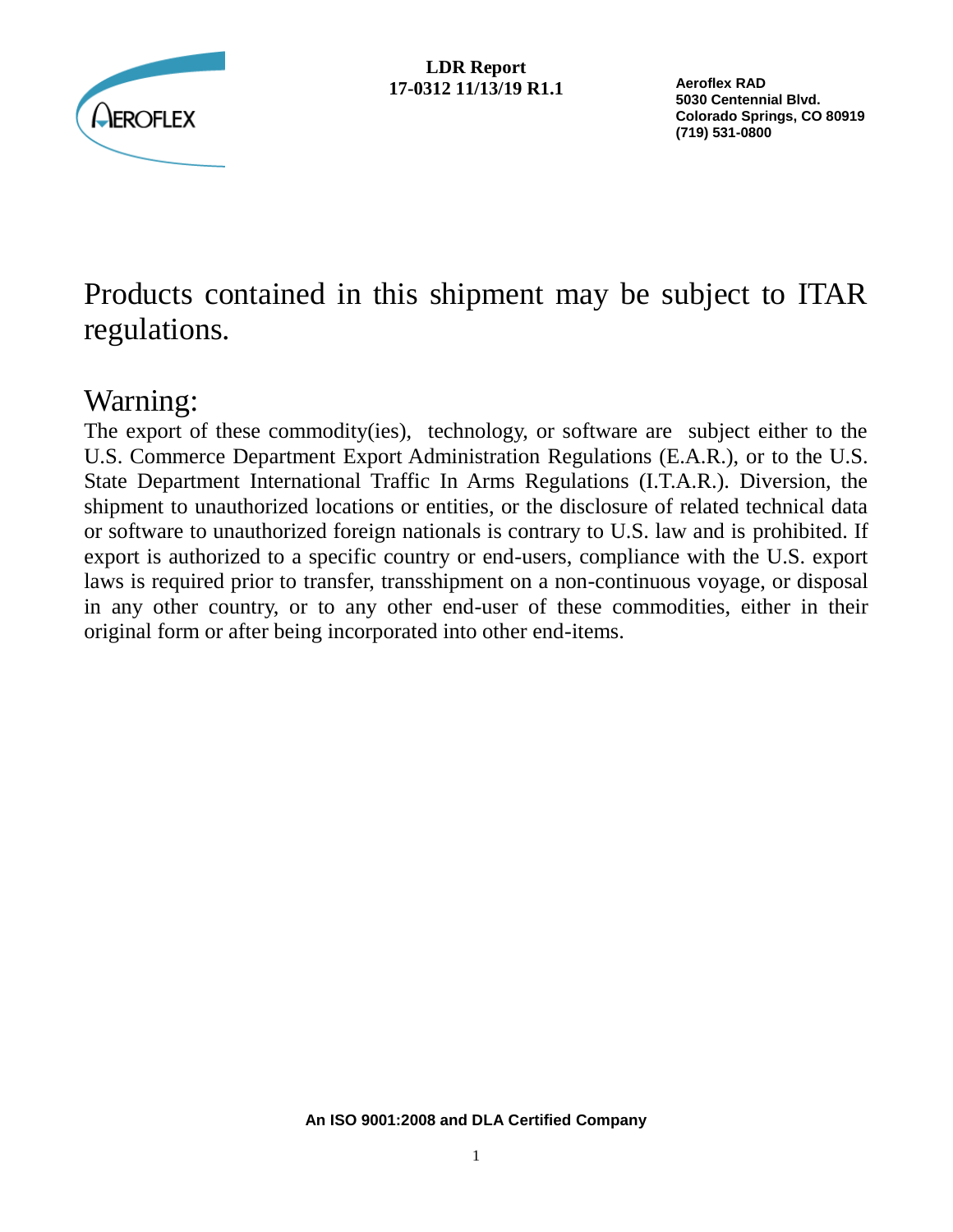

**Aeroflex RAD 5030 Centennial Blvd. Colorado Springs, CO 80919 (719) 531-0800**

## *Low Dose Rate (LDR) Radiation Testing of the RH5596, 100MHz to 40GHz Linear-in-dB RMS Power Detector with 35dB Dynamic Range for Linear Technology*

**Customer:** Linear Technology, PO# X78204L

**RAD Job Number:** 17-0312

**Part Type Tested:** RH5596, 100MHz to 40GHz Linear-in-dB RMS Power Detector with 35dB Dynamic Range

**Traceability Information:** Manufacturer: Linear Technology. See photograph of unit under test in Appendix A.

**Quantity of Units:** 12 units received, 5 units for biased irradiation, 5 units for unbiased irradiation and 2 units for control. Serial numbers 13, 14, 15, 16 and 17 were biased during irradiation, serial numbers 18, 19, 20, 21 and 22 were unbiased during irradiation and serial numbers 23 and 24 were used as control. See Appendix B for the radiation bias schematic.

**Radiation and Electrical Test Increments:** 10mrad(Si)/s ionizing radiation to 50krad(Si) and 100krad(Si). All electrical tests were performed by Linear Technology.

**Pre-Irradiation Burn-In:** Burn-In performed by Linear Technology prior to receipt by RAD

**Overtest and Post-Irradiation Anneal:** None Specified.

**Radiation Test Standard:** MIL-STD-883 TM1019 Condition D

**Test Hardware and Software:** All electrical tests were performed by Linear Technology.

**Facility and Radiation Source:** Aeroflex RAD's Longmire Laboratories, Colorado Springs, CO. Gamma rays provided by JLSA GB150 Co60 source. Dosimetry performed by Air Ionization Chamber (AIC) traceable to NIST. Aeroflex RAD's dosimetry has been audited by DLA and Aeroflex RAD has been awarded Laboratory Suitability for MIL-STD-750 and MIL-STD-883 TM 1019.

**Irradiation and Test Temperature:** Room temperature controlled to 24°C±6°C per MIL-STD-883.

#### **Low Dose Rate Test Result: PASSED the low dose rate test to the maximum tested dose level of 100krad(Si) with all parameters remaining within their datasheet specifications.**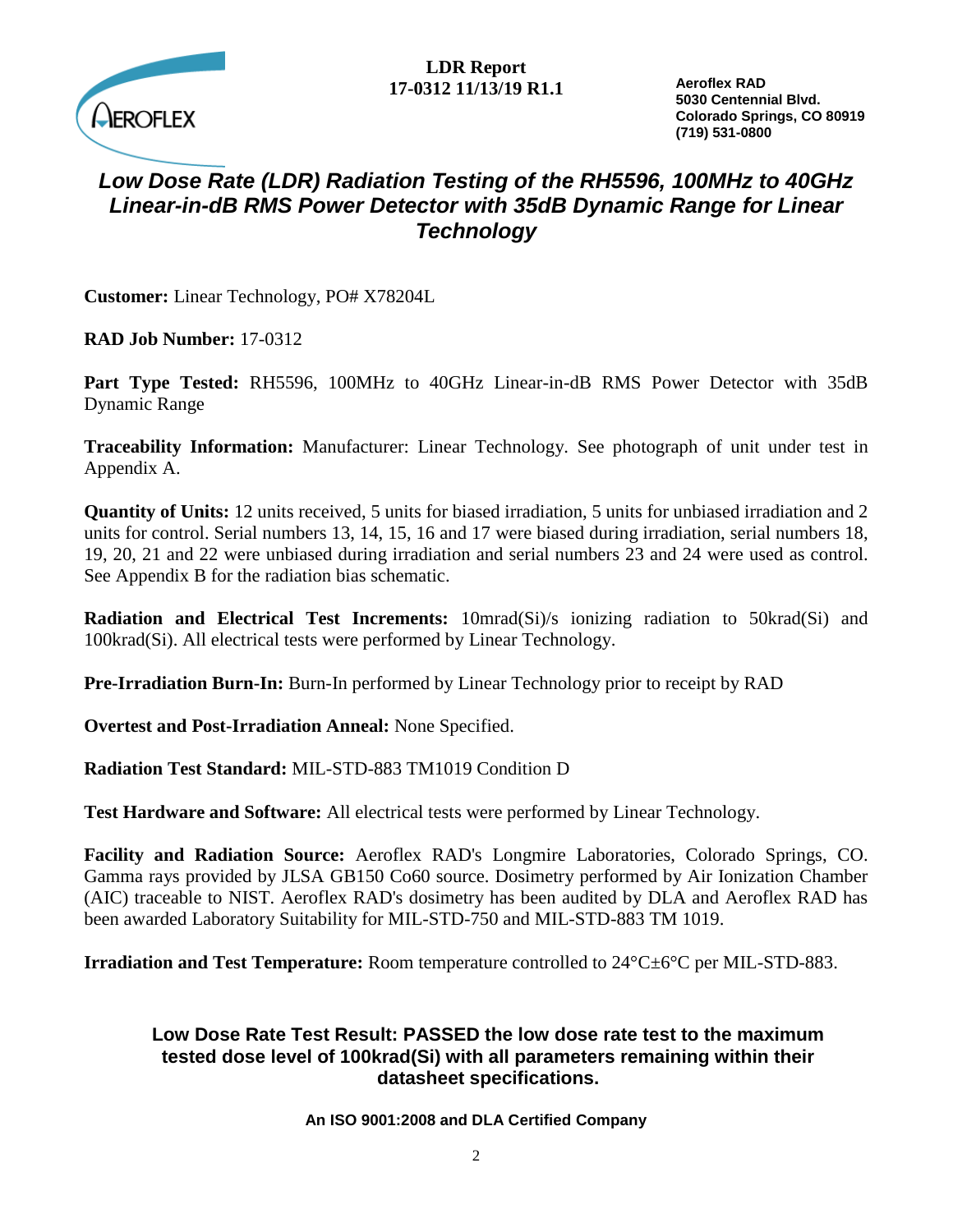

**Aeroflex RAD 5030 Centennial Blvd. Colorado Springs, CO 80919 (719) 531-0800**

### *1.0. Overview and Background*

It is well known that total dose ionizing radiation can cause parametric degradation and ultimately functional failure in electronic devices. The damage occurs via electron-hole pair production, transport and trapping in the dielectric regions. In advanced CMOS technology nodes (0.6µm and smaller) the bulk of the damage is manifested in the thicker isolation regions, such as shallow trench or local oxidation of silicon (LOCOS) oxides (also known as "birds-beak" oxides). However, many linear and mixed signal devices that utilize bipolar minority carrier elements exhibit an enhanced low dose rate sensitivity (ELDRS). At this time there is no known or accepted *a priori* method for predicting susceptibility to ELDRS or simulating the low dose rate sensitivity with a "conventional" room temperature 50-300rad(Si)/s irradiation (Condition A in MIL-STD-883 TM 1019). Over the past 10 years a number of accelerating techniques have been examined, including an elevated temperature anneal, such as that used for MOS devices (see ASTM-F-1892 for more technical details) and irradiating at various temperatures. However, none of these techniques have proven useful across the wide variety of linear and/or mixed signal devices used in spaceborne applications.

The latest requirement incorporated in MIL-STD-883 TM 1019 requires that devices that could potentially exhibit ELDRS "shall be tested either at the intended application dose rate, at a prescribed low dose rate to an overtest radiation level, or with an accelerated test such as an elevated temperature irradiation test that includes a parameter delta design margin". While the recently released MIL-STD-883H TM 1019 allows for accelerated testing, the requirements for this are to essentially perform a low dose rate ELDRS test to verify the suitability of the acceleration method on the component of interest before the acceleration technique can be instituted. Based on the limitations of accelerated testing and to meet the requirements of MIL-STD-883H TM1019 Condition D, we have performed a low dose rate test at 10mrad(Si)/s.

## *2.0. Radiation Test Apparatus*

The low dose rate testing described in this final report was performed using the facilities at Aeroflex RAD's Longmire Laboratories in Colorado Springs, CO. The low dose rate source is a GB-150 irradiator modified to provide a panoramic exposure. The Co-60 rods are held in the base of the irradiator heavily shielded by lead. During the irradiation exposures the rod is raised by an electronic timer/controller and the exposure is performed in air. The dose rate for this irradiator in this configuration ranges from approximately 1mrad(Si)/s to a maximum of approximately 50rad(Si)/s, determined by the distance from the source. For low dose rate testing described in this report, the devices are placed approximately 2-meters from the Co-60 rods. The irradiator calibration is maintained by Aeroflex RAD's Longmire Laboratories using air ionization chamber (AIC) dosimetry traceable to the National Institute of Standards and Technology (NIST). Figure 2.1 shows a photograph of the GB-150 Co-60 irradiator at Aeroflex RAD's Longmire Laboratory facility.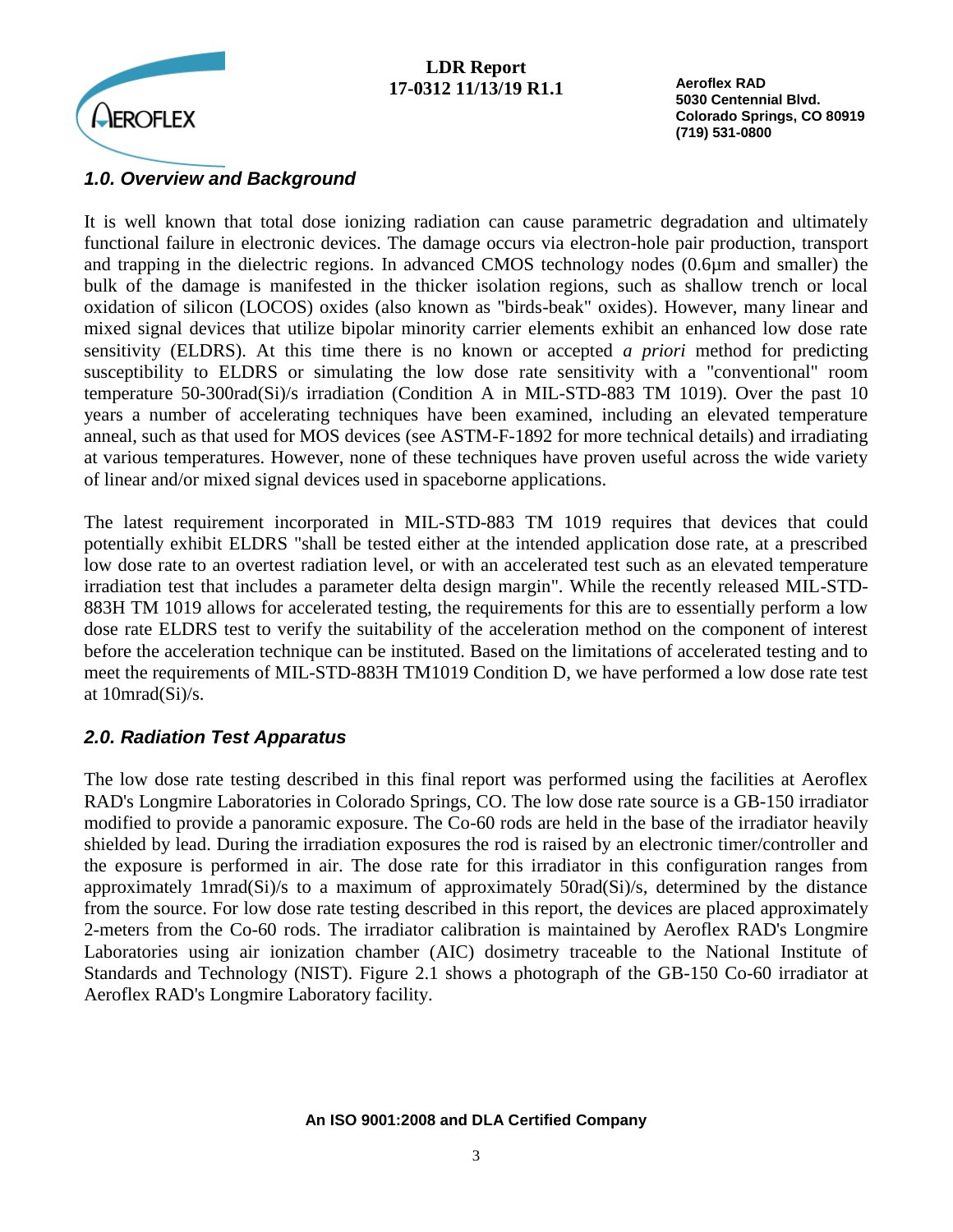

**Aeroflex RAD 5030 Centennial Blvd. Colorado Springs, CO 80919 (719) 531-0800**



Figure 2.1. Aeroflex RAD's Co-60 irradiator. The dose rate is obtained by positioning the device-under-test at a fixed distance from the gamma cell. The dose rate for this irradiator varies from approximately 50rad(Si)/s close to the rods down to <1mrad(Si)/s at a distance of approximately 4-meters.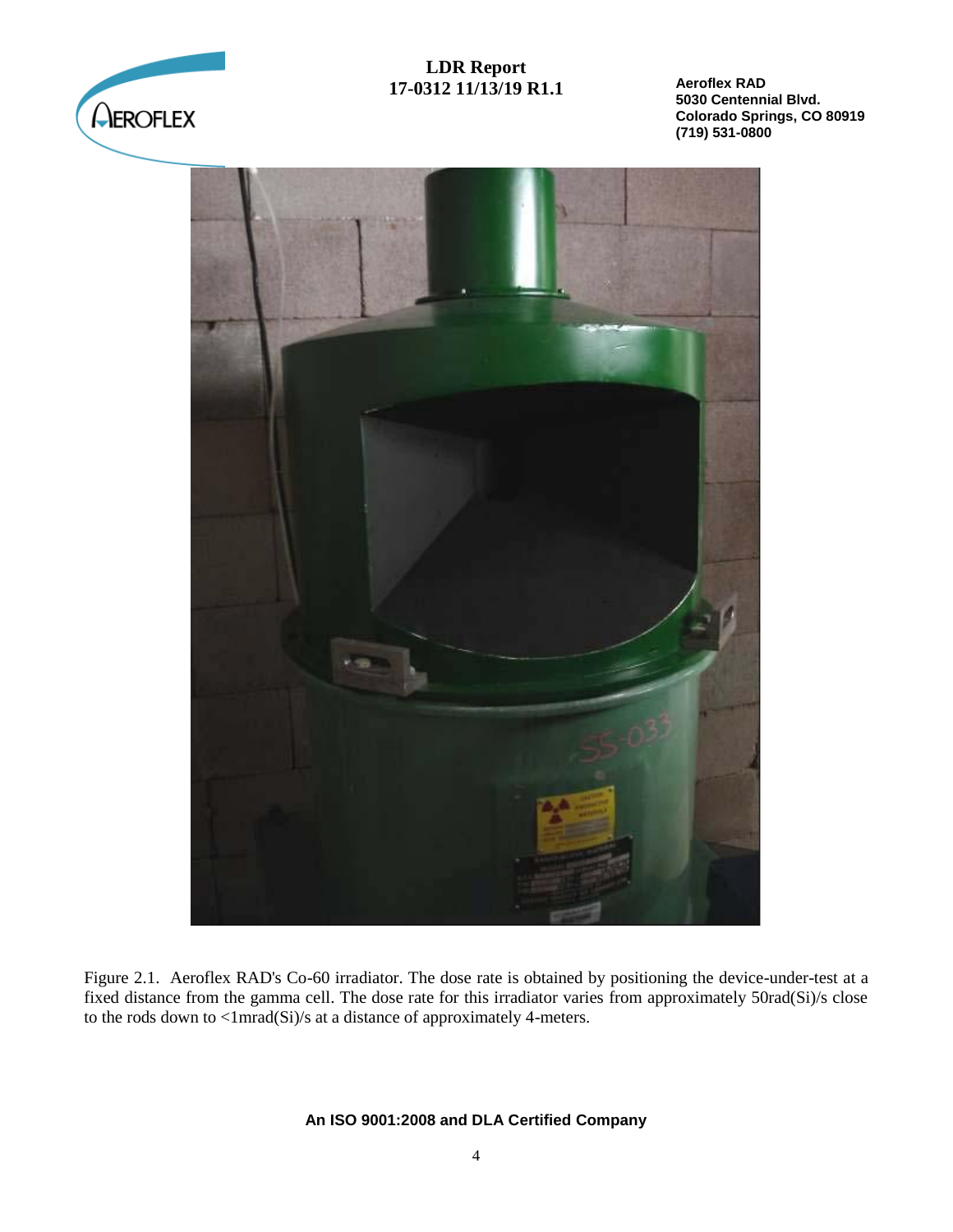

**Aeroflex RAD 5030 Centennial Blvd. Colorado Springs, CO 80919 (719) 531-0800**

#### *3.0. Radiation Test Conditions*

The RH5596 100MHz to 40GHz Linear-in-dB RMS Power Detector with 35dB Dynamic Range described in this final report were irradiated under 2 different conditions; biased using a single-sided supply potential of 3.3V, and unbiased with all pins tied to ground. See Appendix B for details on the biasing conditions during radiation exposure. In our opinion, this bias circuit satisfies the requirements of MIL-STD-883 TM1019 Section 3.9.3 Bias and Loading Conditions which states "The bias applied to the test devices shall be selected to produce the greatest radiation induced damage or the worst-case damage for the intended application, if known. While maximum voltage is often worst case some bipolar linear device parameters (e.g. input bias current or maximum output load current) exhibit more degradation with 0 V bias."

The devices were irradiated to a maximum total ionizing dose level of 100krad(Si) with incremental reading at 50krad(Si). Electrical testing occurred within one hour following the end of each irradiation segment. For intermediate irradiations, the units were tested and returned to total dose exposure within two hours from the end of the previous radiation increment. The radiation exposure bias board was positioned in the Co-60 cell to provide the targeted dose rate of 10mrad(Si)/s and was located inside a lead-aluminum enclosure. The lead-aluminum enclosure is required under MIL-STD-883 TM1019 Section 3.4 that reads as follows: "Lead/Aluminum (Pb/Al) container. Test specimens shall be enclosed in a Pb/Al container to minimize dose enhancement effects caused by low-energy, scattered radiation. A minimum of 1.5 mm Pb, surrounding an inner shield of at least 0.7 mm Al, is required. This Pb/Al container produces an approximate charged particle equilibrium for Si and for TLDs such as CaF2. The radiation field intensity shall be measured inside the Pb/Al container (1) initially, (2) when the source is changed, or (3) when the orientation or configuration of the source, container, or test-fixture is changed. This measurement shall be performed by placing a dosimeter (e.g., a TLD) in the device-irradiation container at the approximate test-device position. If it can be demonstrated that low energy scattered radiation is small enough that it will not cause dosimetry errors due to dose enhancement, the Pb/Al container may be omitted".

The final dose rate within the lead-aluminum box was determined based on air ionization chamber (AIC) dosimetry measurements just prior to the beginning of the total dose irradiations. The final dose rate for this work was 10mrad(Si)/s with a precision of  $\pm 5\%$ .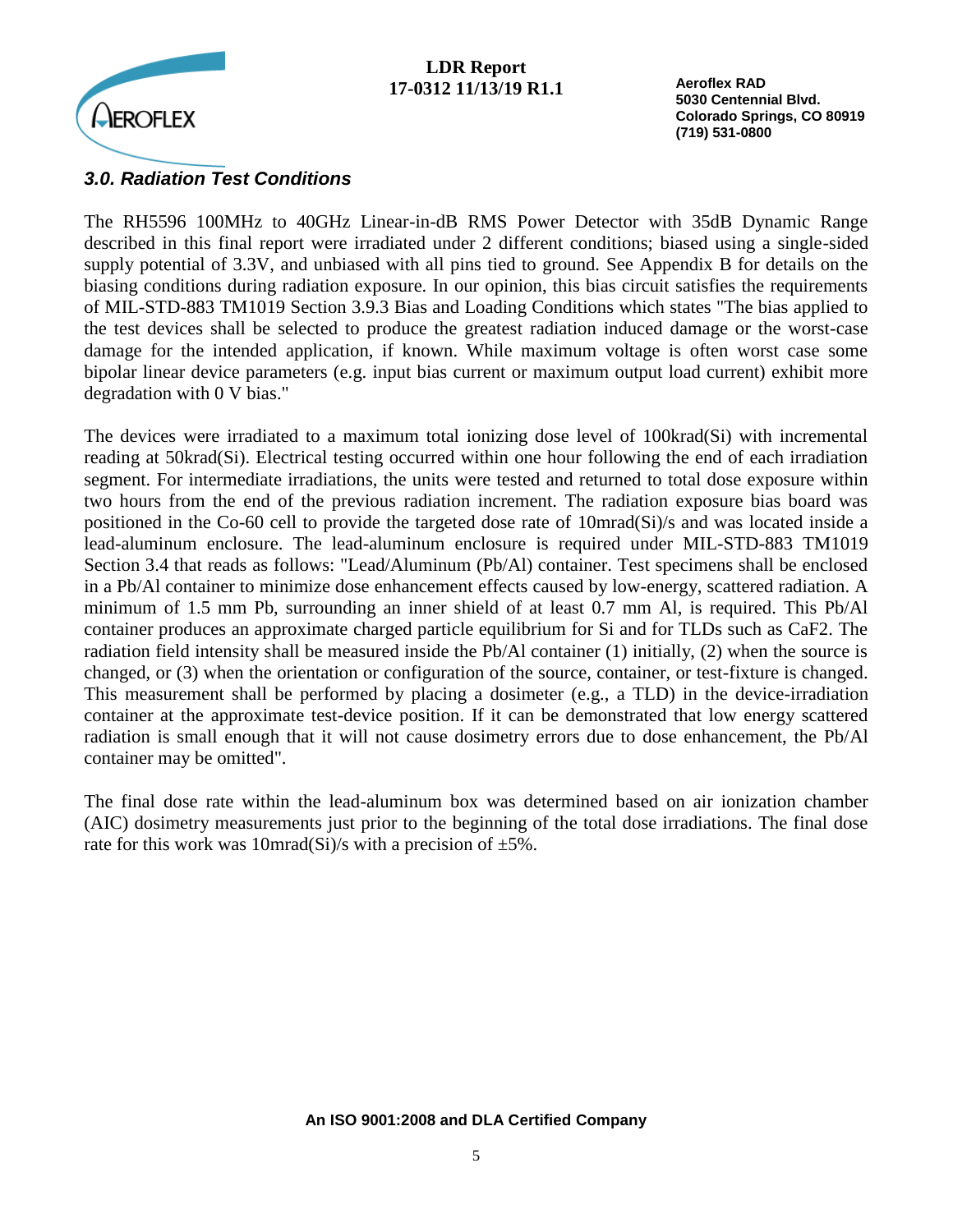

**Aeroflex RAD 5030 Centennial Blvd. Colorado Springs, CO 80919 (719) 531-0800**

## *4.0. Tested Parameters*

During the enhanced low dose rate sensitivity testing the following electrical parameters were measured pre- and post-irradiation:

- 1. Shutdown Current1 (A) @ EN=0.6V, VCC=3.6V
- 2. Active Supply Current1 (A) @ EN=1.1V, VCC=3.6V
- 3. Shutdown Supply Current (A) @ EN=0.0V, VCC=3.3V
- 4. Active Supply Current (A) @ EN=3.3V, VCC=3.3V
- 5. EN Pin Input Current (A) @ EN=3.6V, VCC=3.6V
- 6. Output DC Voltage1 (V) @ EN=1.1V, VCC=3.3V,RFIN=GND
- 7. Output DC Voltage2 (V) @ PIN=10dB, EN=1.1V, VCC=3.3V, RFIN=2.14GHz
- 8. Output Voltage Droop (V) @ ISINK=25mA
- 9. Logarithmic Slope (V/dB) @ RFIN=2.14GHz
- 10. Logarithmic Intercept (dB) @ RFIN=2.14GHz

Appendix C details the measured parameters, test conditions, pre-irradiation specification and measurement resolution for each of the measurements.

The parametric data was obtained as "read and record" and all the raw data plus an attributes summary are contained in this report as well as in a separate Excel file. The attributes data contains the average, standard deviation and the average with the KTL values applied. The KTL value used in this work is 2.742 per MIL-HDBK-814 using one sided tolerance limits of 90/90 and a 5-piece sample size. The 90/90 KTL values were selected to match the statistical levels specified in the MIL-PRF-38535 sampling plan for the qualification of a radiation hardness assured (RHA) component. Note that the following criteria must be met for a device to pass the low dose rate test: following the radiation exposure each of the 5 pieces irradiated under electrical bias shall pass the specification value. The units irradiated without electrical bias and the KTL statistics are included in this report for reference only. If any of the 5 pieces irradiated under electrical bias exceed the device post radiation data sheet specification limits, then the lot could be logged as a failure.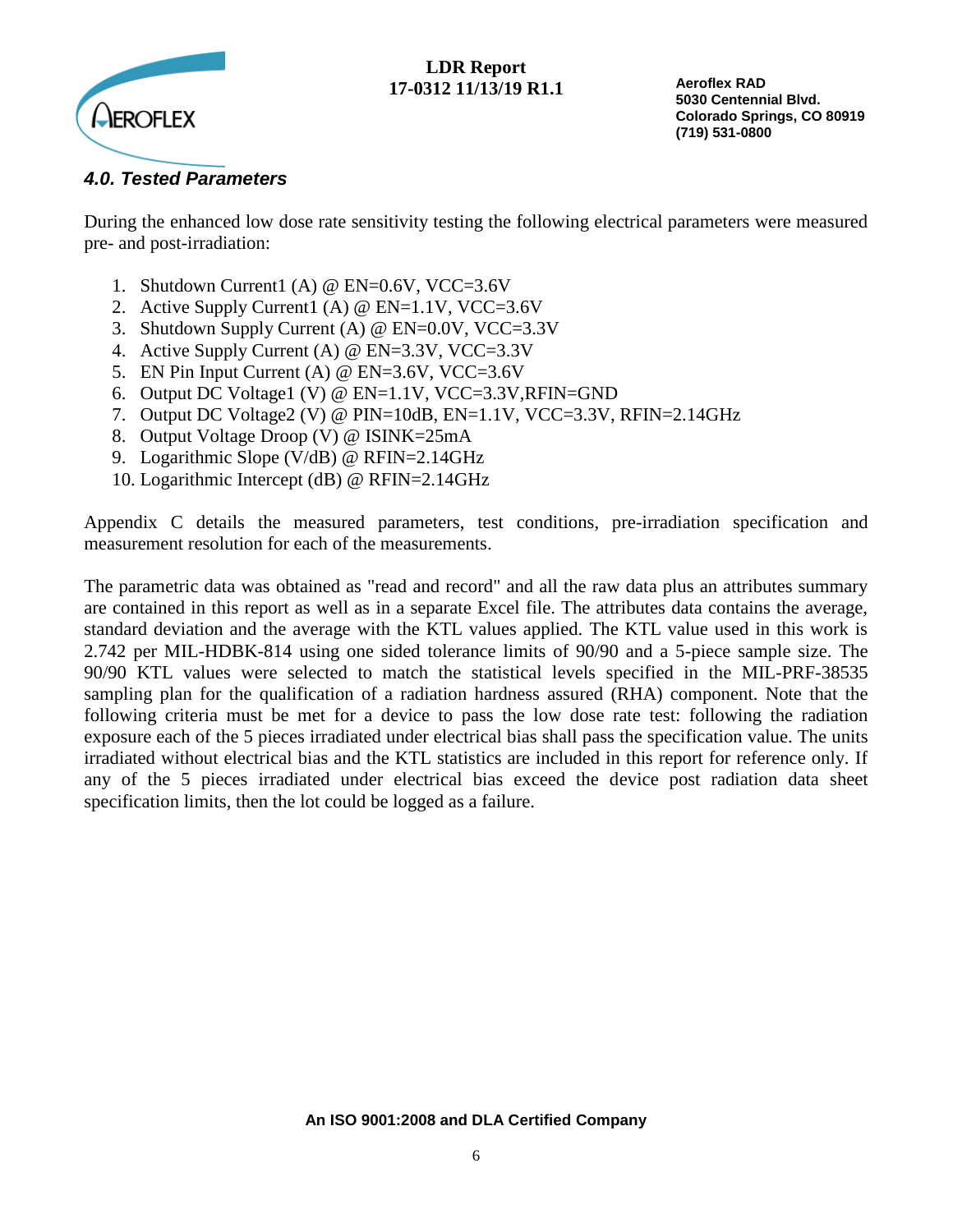

**Aeroflex RAD 5030 Centennial Blvd. Colorado Springs, CO 80919 (719) 531-0800**

## *5.0. LDR Test Results*

Based on this criterion the RH5596 100MHz to 40GHz Linear-in-dB RMS Power Detector with 35dB Dynamic Range (from the lot traceability information provided on the first page of this test report) PASSED the low dose rate test to the maximum tested dose level of 100krad(Si) with all parameters remaining within their datasheet specifications.

Figures 5.1 through 5.10 show plots of all the measured parameters versus total ionizing dose while Tables 5.1 - 5.10 show the corresponding raw data for each of these parameters. In the data plots the solid diamonds are the average of the measured data points for the sample irradiated under electrical bias while the shaded diamonds are the average of the measured data points for the units irradiated with all pins tied to ground. The black lines (solid or dashed) are the upper and/or lower confidence limits, as determined by KTL statistics, on the sample irradiated in the biased condition while the shaded lines (solid or dashed) are the upper and/or lower confidence limits, as determined by KTL statistics, on the sample irradiated in the unbiased condition. The red dotted line(s) are the pre- and/or post-irradiation minimum and/or maximum specification value as defined in the datasheet and/or test plan. Appendix D lists the figures used in this section to facilitate the location of a particular parameter.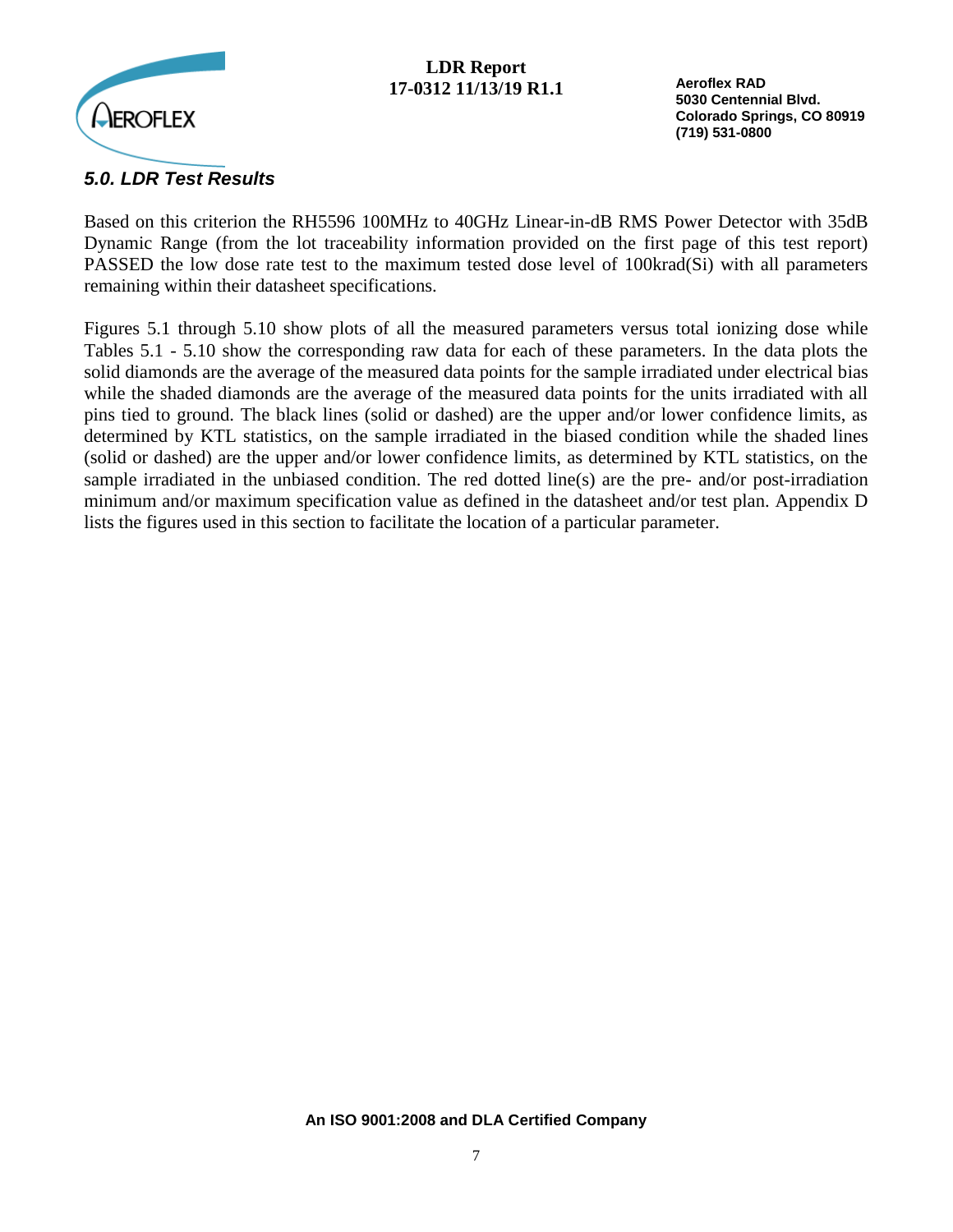

**Aeroflex RAD 5030 Centennial Blvd. Colorado Springs, CO 80919 (719) 531-0800**



Figure 5.1. Plot of Shutdown Current1 (A) @ EN=0.6V, VCC=3.6V versus total dose. The solid diamonds are the average of the measured data points for the samples irradiated under electrical bias while the shaded diamonds are the average of the measured data points for the samples irradiated with all pins tied to ground. The black lines (solid and/or dashed) are the upper and/or lower confidence limits, as determined by KTL statistics, on the samples irradiated under electrical bias while the gray lines (solid and/or dashed) are the upper and/or lower confidence limits, as determined by KTL statistics, on the samples irradiated in the unbiased condition. The red dotted line(s) are the pre- and/or post-irradiation minimum and/or maximum specification value as defined in the datasheet and/or test plan.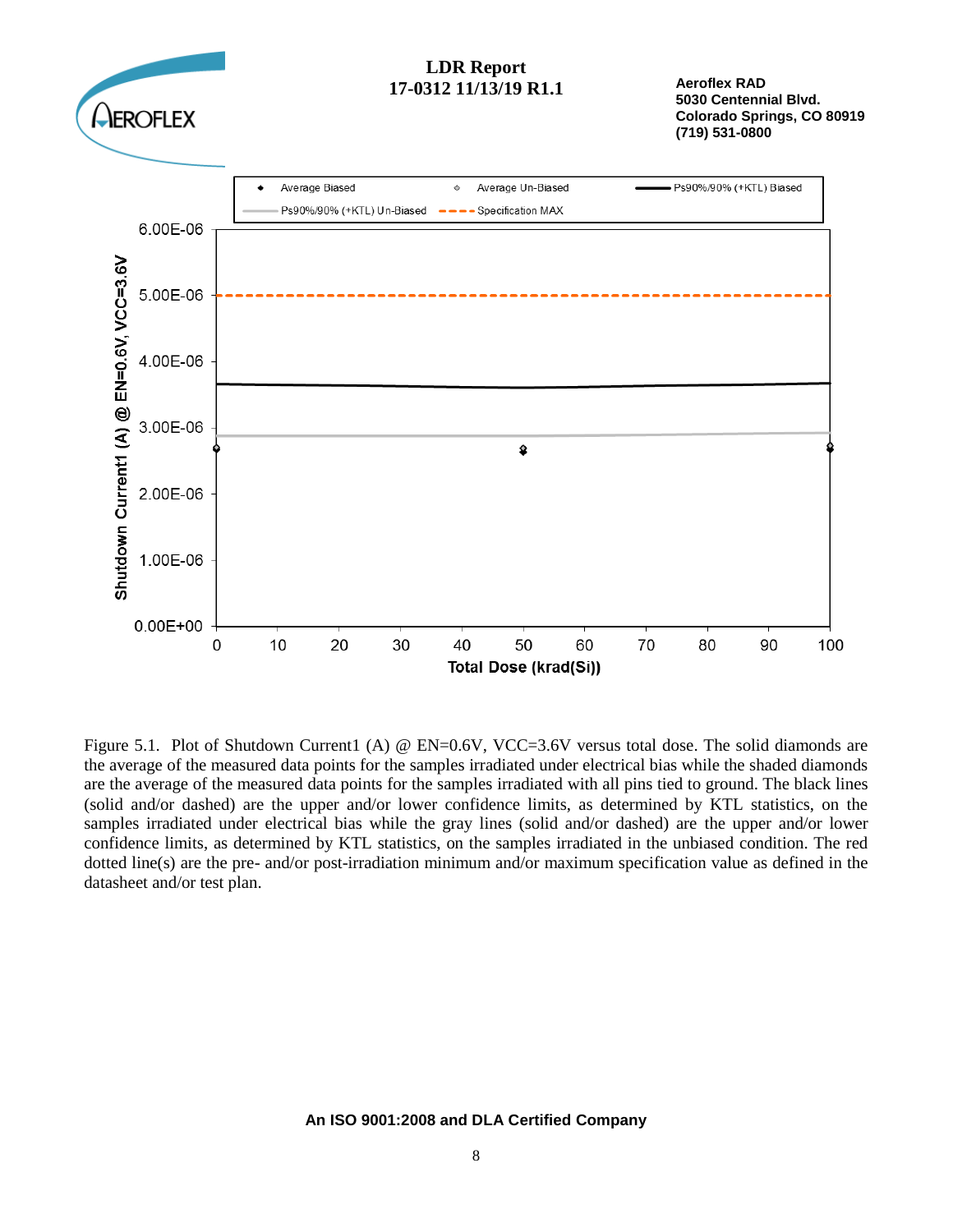

**Aeroflex RAD 5030 Centennial Blvd. Colorado Springs, CO 80919 (719) 531-0800**

Table 5.1. Raw data for Shutdown Current1 (A) @ EN=0.6V, VCC=3.6V versus total dose, including the statistical analysis, specification and the status of the testing (pass/fail).

| Shutdown Current1 (A) @ EN=0.6V, VCC=3.6V | Total Dose (krad(Si)) |                       |                            |
|-------------------------------------------|-----------------------|-----------------------|----------------------------|
| Device                                    | 0                     | 50                    | 100                        |
| 13 <sub>l</sub>                           |                       |                       | 3.11E-06 3.08E-06 3.12E-06 |
| 14                                        |                       |                       | 2.83E-06 2.78E-06 2.79E-06 |
| 15                                        |                       |                       | 2.19E-06 2.17E-06 2.17E-06 |
| 16                                        | $2.43E-06$ $2.40E-06$ |                       | $2.44E - 06$               |
| 17                                        |                       | 2.79E-06 2.74E-06     | $2.82E - 06$               |
| 18                                        | 2.67E-06 2.67E-06     |                       | 2.68E-06                   |
| 19                                        | 2.76E-06 2.75E-06     |                       | 2.80E-06                   |
| 20 <sub>l</sub>                           |                       | 2.63E-06 2.62E-06     | 2.66E-06                   |
| 21                                        |                       | 2.78E-06 2.77E-06     | 2.81E-06                   |
| 22                                        |                       | 2.68E-06 2.65E-06     | 2.69E-06                   |
| 23                                        | 2.68E-06 2.65E-06     |                       |                            |
| 24                                        |                       | 2.53E-06 2.50E-06     |                            |
| <b>Biased Statistics</b>                  |                       |                       |                            |
| Average Biased                            |                       | 2.67E-06 2.63E-06     | 2.67E-06                   |
| <b>Std Dev Biased</b>                     |                       | $3.63E-07$ 3.56E-07   | 3.68E-07                   |
| Ps90%/90% (+KTL) Biased                   |                       | 3.67E-06 3.61E-06     | 3.68E-06                   |
| Ps90%/90% (-KTL) Biased                   |                       | 1.68E-06 1.66E-06     | 1.66E-06                   |
| <b>Un-Biased Statistics</b>               |                       |                       |                            |
| Average Un-Biased                         |                       | 2.70E-06 2.69E-06     | 2.73E-06                   |
| Std Dev Un-Biased                         |                       | 6.37E-08 6.59E-08     | 7.13E-08                   |
| Ps90%/90% (+KTL) Un-Biased                |                       | 2.88E-06 2.87E-06     | 2.92E-06                   |
| Ps90%/90% (-KTL) Un-Biased                |                       | 2.53E-06 2.51E-06     | 2.53E-06                   |
| <b>Specification MAX</b>                  |                       | $5.00E - 06$ 5.00E-06 | 5.00E-06                   |
| <b>Status</b>                             | <b>PASS</b>           | <b>PASS</b>           | <b>PASS</b>                |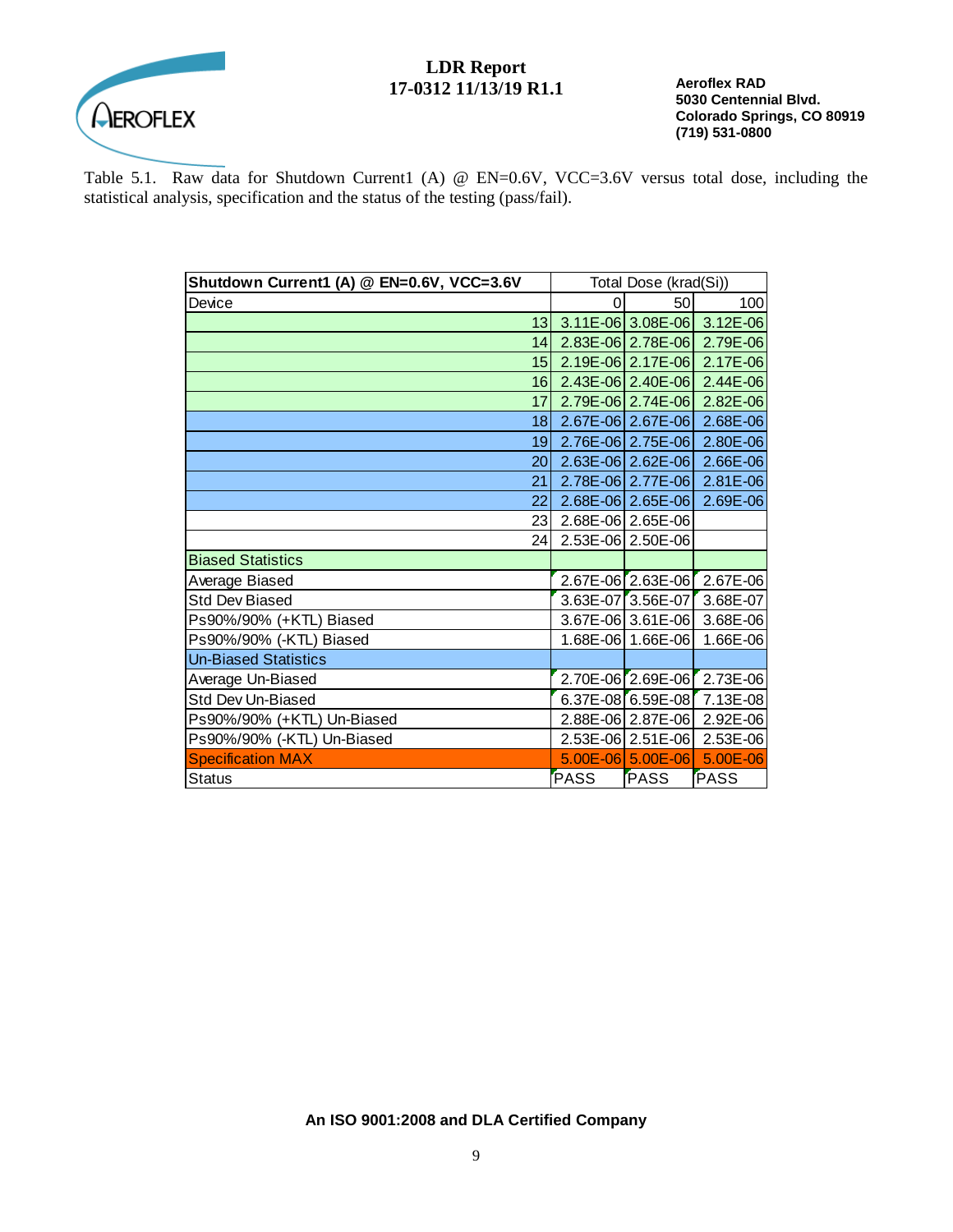

Figure 5.2. Plot of Active Supply Current1 (A) @ EN=1.1V, VCC=3.6V versus total dose. The solid diamonds are the average of the measured data points for the samples irradiated under electrical bias while the shaded diamonds are the average of the measured data points for the samples irradiated with all pins tied to ground. The black lines (solid and/or dashed) are the upper and/or lower confidence limits, as determined by KTL statistics, on the samples irradiated under electrical bias while the gray lines (solid and/or dashed) are the upper and/or lower confidence limits, as determined by KTL statistics, on the samples irradiated in the unbiased condition. The red dotted line(s) are the pre- and/or post-irradiation minimum and/or maximum specification value as defined in the datasheet and/or test plan.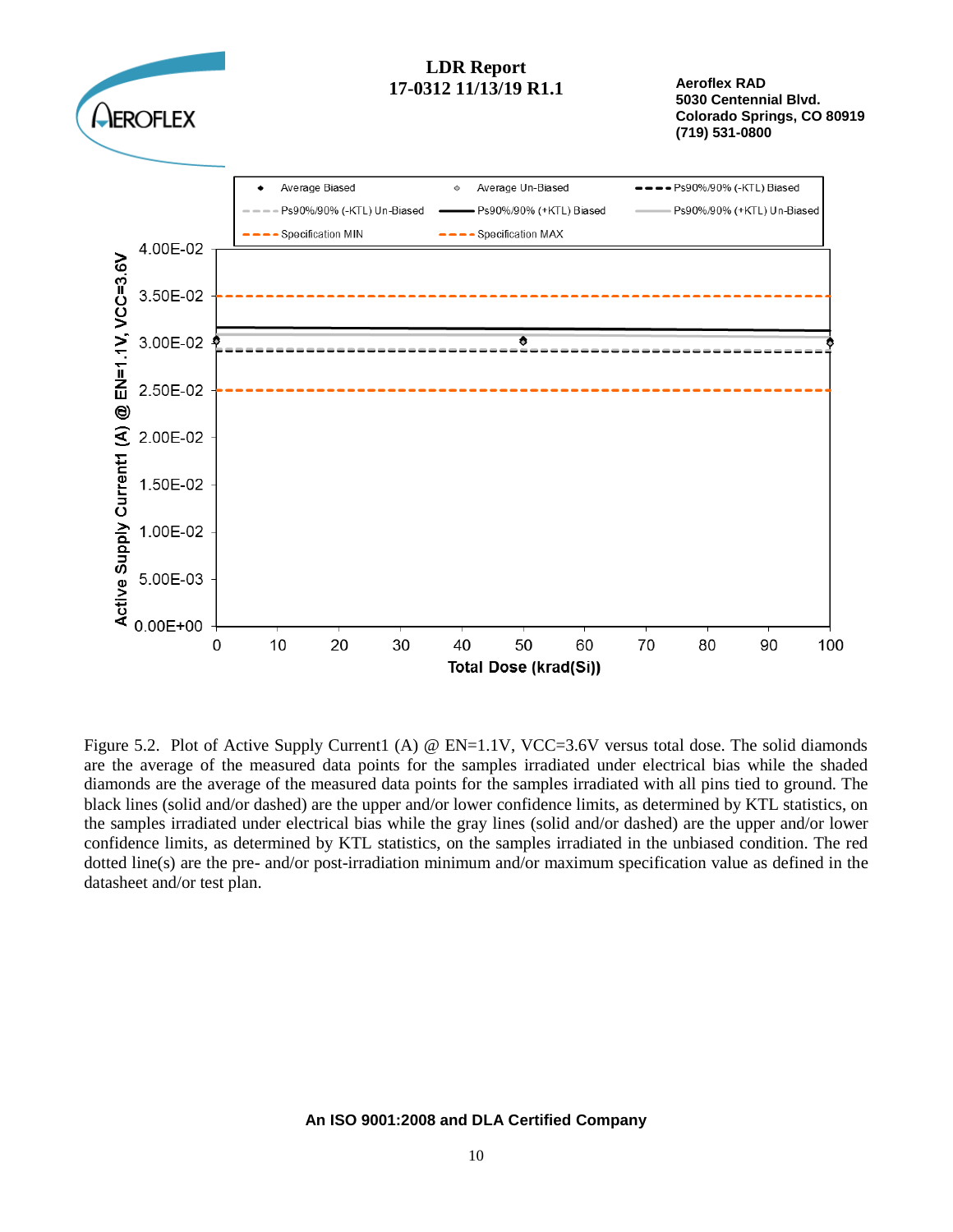

**Aeroflex RAD 5030 Centennial Blvd. Colorado Springs, CO 80919 (719) 531-0800**

Table 5.2. Raw data for Active Supply Current1 (A) @ EN=1.1V, VCC=3.6V versus total dose, including the statistical analysis, specification and the status of the testing (pass/fail).

| Active Supply Current1 (A) @ EN=1.1V, VCC=3.6V | Total Dose (krad(Si)) |                               |              |
|------------------------------------------------|-----------------------|-------------------------------|--------------|
| Device                                         | 0                     | 50                            | 100          |
|                                                |                       | 13 3.10E-02 3.09E-02 3.08E-02 |              |
| 4                                              | $3.07E - 02$          | $3.06E - 02$                  | 3.04E-02     |
|                                                | 15 3.02E-02           | $3.01E - 02$                  | 3.00E-02     |
|                                                |                       | 16 2.98E-02 2.98E-02          | 2.97E-02     |
| 17                                             | $3.05E - 02$          | $3.04E - 02$                  | 3.03E-02     |
| 18 <sup>1</sup>                                | $3.00E - 02$          | 2.99E-02                      | 2.98E-02     |
| 19 <sup>1</sup>                                | $3.07E-02$            | $3.06E - 02$                  | $3.04E - 02$ |
| 20 <sup>1</sup>                                | $3.03E - 02$          | $3.02E - 02$                  | 3.01E-02     |
| 21                                             | $3.01E - 02$          | 3.00E-02                      | 2.99E-02     |
| 22                                             | $3.00E - 02$          | $2.99E - 02$                  | 2.97E-02     |
|                                                | 23 2.97E-02           | 2.96E-02                      |              |
| 24                                             | 3.07E-02              | 3.07E-02                      |              |
| <b>Biased Statistics</b>                       |                       |                               |              |
| Average Biased                                 | $3.04E - 02$          | $3.04E - 02$                  | 3.02E-02     |
| <b>Std Dev Biased</b>                          | 4.48E-04              | 4.30E-04                      | 4.18E-04     |
| Ps90%/90% (+KTL) Biased                        |                       | 3.17E-02 3.15E-02             | 3.14E-02     |
| Ps90%/90% (-KTL) Biased                        | $2.92E - 02$          | 2.92E-02                      | 2.91E-02     |
| <b>Un-Biased Statistics</b>                    |                       |                               |              |
| Average Un-Biased                              |                       | 3.02E-02 3.01E-02             | $3.00E - 02$ |
| Std Dev Un-Biased                              | $2.83E - 04$          | 2.78E-04                      | 2.66E-04     |
| Ps90%/90% (+KTL) Un-Biased                     | 3.10E-02              | 3.09E-02                      | 3.07E-02     |
| Ps90%/90% (-KTL) Un-Biased                     |                       | 2.94E-02 2.93E-02             | 2.93E-02     |
| <b>Specification MIN</b>                       | $2.50E - 02$          | $2.50E - 02$                  | $2.50E - 02$ |
| Status                                         | <b>PASS</b>           | PASS                          | <b>PASS</b>  |
| <b>Specification MAX</b>                       | $3.50E - 02$          | 3.50E-02                      | 3.50E-02     |
| <b>Status</b>                                  | <b>PASS</b>           | <b>PASS</b>                   | PASS         |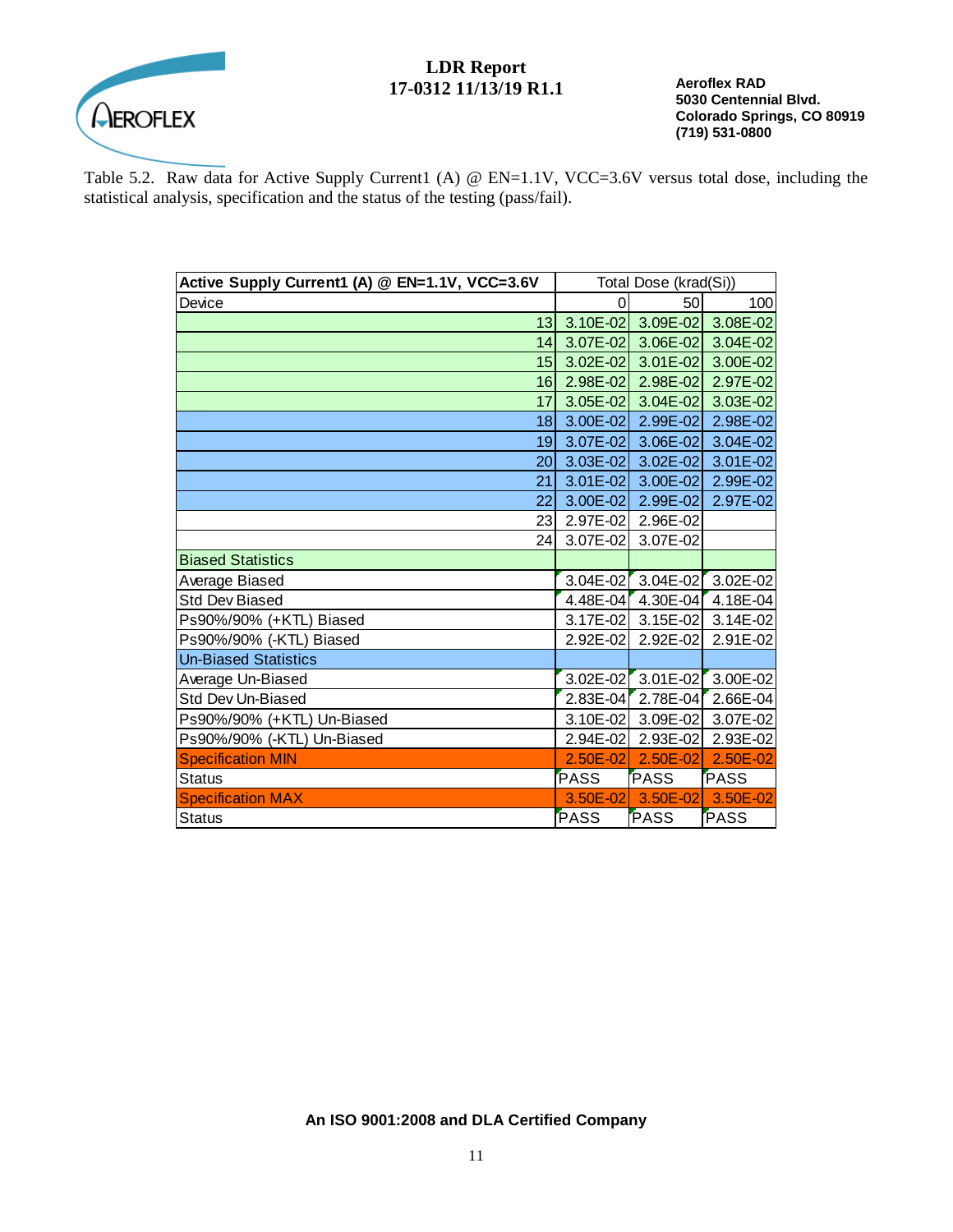

**Aeroflex RAD 5030 Centennial Blvd. Colorado Springs, CO 80919 (719) 531-0800**



Figure 5.3. Plot of Shutdown Supply Current (A) @ EN=0.0V, VCC=3.3V versus total dose. The solid diamonds are the average of the measured data points for the samples irradiated under electrical bias while the shaded diamonds are the average of the measured data points for the samples irradiated with all pins tied to ground. The black lines (solid and/or dashed) are the upper and/or lower confidence limits, as determined by KTL statistics, on the samples irradiated under electrical bias while the gray lines (solid and/or dashed) are the upper and/or lower confidence limits, as determined by KTL statistics, on the samples irradiated in the unbiased condition. The red dotted line(s) are the pre- and/or post-irradiation minimum and/or maximum specification value as defined in the datasheet and/or test plan.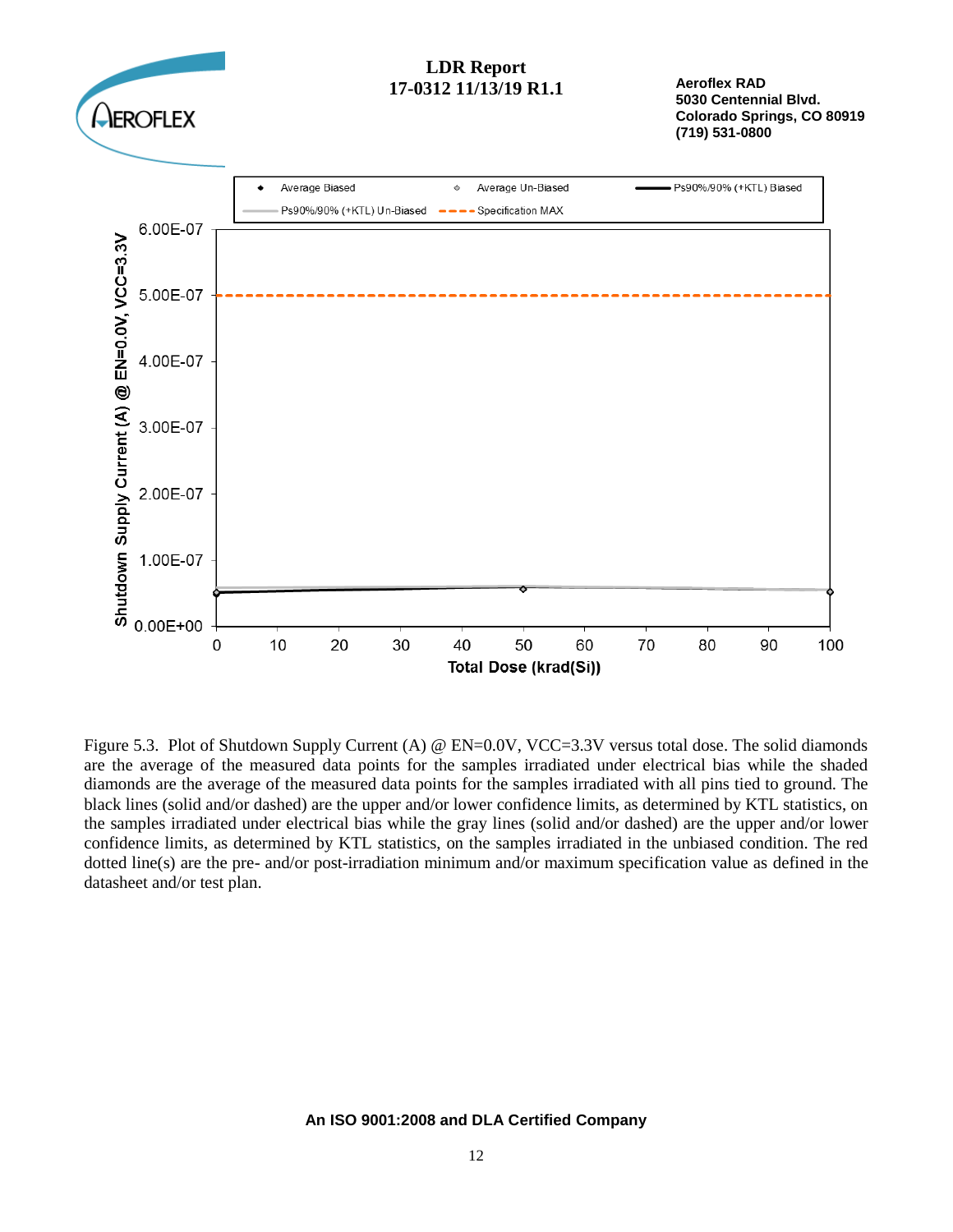

**Aeroflex RAD 5030 Centennial Blvd. Colorado Springs, CO 80919 (719) 531-0800**

Table 5.3. Raw data for Shutdown Supply Current (A) @ EN=0.0V, VCC=3.3V versus total dose, including the statistical analysis, specification and the status of the testing (pass/fail).

| Shutdown Supply Current (A) @ EN=0.0V, VCC=3. | Total Dose (krad(Si)) |              |            |
|-----------------------------------------------|-----------------------|--------------|------------|
| Device                                        | 0                     | 50           | 100        |
| 13                                            | 4.80E-08              | 5.62E-08     | 5.32E-08   |
| 14                                            | 4.89E-08              | 5.58E-08     | 5.12E-08   |
| 15                                            | 4.72E-08              | 5.24E-08     | 4.97E-08   |
| 16                                            | 4.80E-08              | 5.72E-08     | 5.20E-08   |
| 17                                            | $5.05E-08$            | 5.64E-08     | 5.21E-08   |
| 18                                            | 5.28E-08              | 5.83E-08     | 5.11E-08   |
| 19                                            | 5.27E-08              | 5.78E-08     | 5.29E-08   |
| 20                                            | 5.07E-08              | 5.70E-08     | 5.22E-08   |
| 21                                            | $5.43E-08$            | $5.43E-08$   | 5.08E-08   |
| 22                                            | 4.81E-08              | 5.45E-08     | 5.34E-08   |
| 23                                            | 5.08E-08              | 5.83E-08     |            |
| 24                                            | 4.93E-08              | 5.37E-08     |            |
| <b>Biased Statistics</b>                      |                       |              |            |
| Average Biased                                | $4.85E-08$            | 5.56E-08     | $5.16E-08$ |
| <b>Std Dev Biased</b>                         | 1.26E-09              | $1.87E - 09$ | 1.29E-09   |
| Ps90%/90% (+KTL) Biased                       | 5.20E-08              | 6.07E-08     | 5.52E-08   |
| Ps90%/90% (-KTL) Biased                       | 4.51E-08              | $5.05E-08$   | 4.81E-08   |
| <b>Un-Biased Statistics</b>                   |                       |              |            |
| Average Un-Biased                             | 5.17E-08              | $5.64E-08$   | 5.21E-08   |
| Std Dev Un-Biased                             | 2.39E-09              | $1.88E - 09$ | 1.12E-09   |
| Ps90%/90% (+KTL) Un-Biased                    | 5.83E-08              | 6.15E-08     | $5.51E-08$ |
| Ps90%/90% (-KTL) Un-Biased                    | 4.52E-08              | 5.12E-08     | 4.90E-08   |
| <b>Specification MAX</b>                      | 5.00E-07              | 5.00E-07     | 5.00E-07   |
| <b>Status</b>                                 | <b>PASS</b>           | <b>PASS</b>  | PASS       |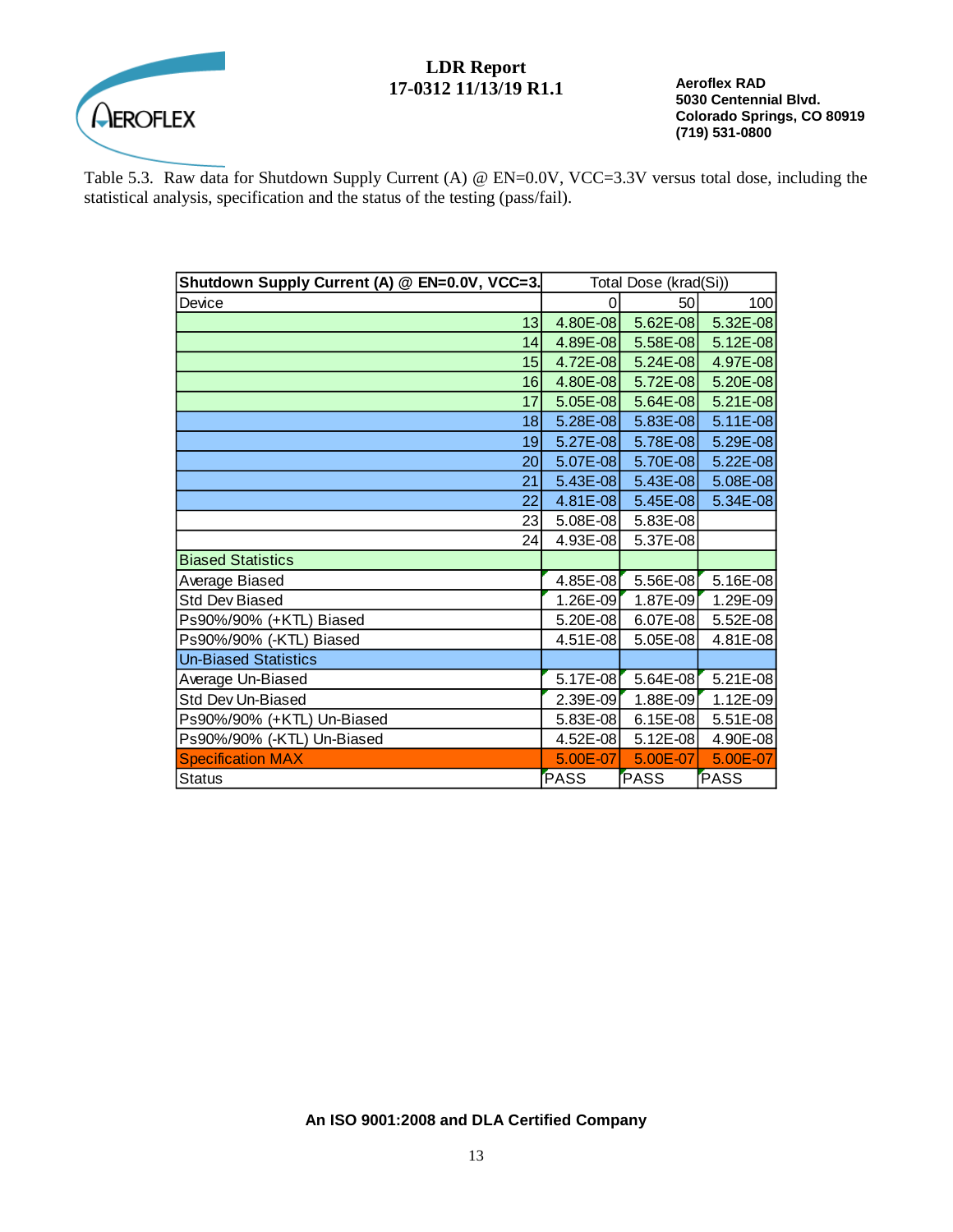

Figure 5.4. Plot of Active Supply Current (A) @ EN=3.3V, VCC=3.3V versus total dose. The solid diamonds are the average of the measured data points for the samples irradiated under electrical bias while the shaded diamonds are the average of the measured data points for the samples irradiated with all pins tied to ground. The black lines (solid and/or dashed) are the upper and/or lower confidence limits, as determined by KTL statistics, on the samples irradiated under electrical bias while the gray lines (solid and/or dashed) are the upper and/or lower confidence limits, as determined by KTL statistics, on the samples irradiated in the unbiased condition. The red dotted line(s) are the pre- and/or post-irradiation minimum and/or maximum specification value as defined in the datasheet and/or test plan.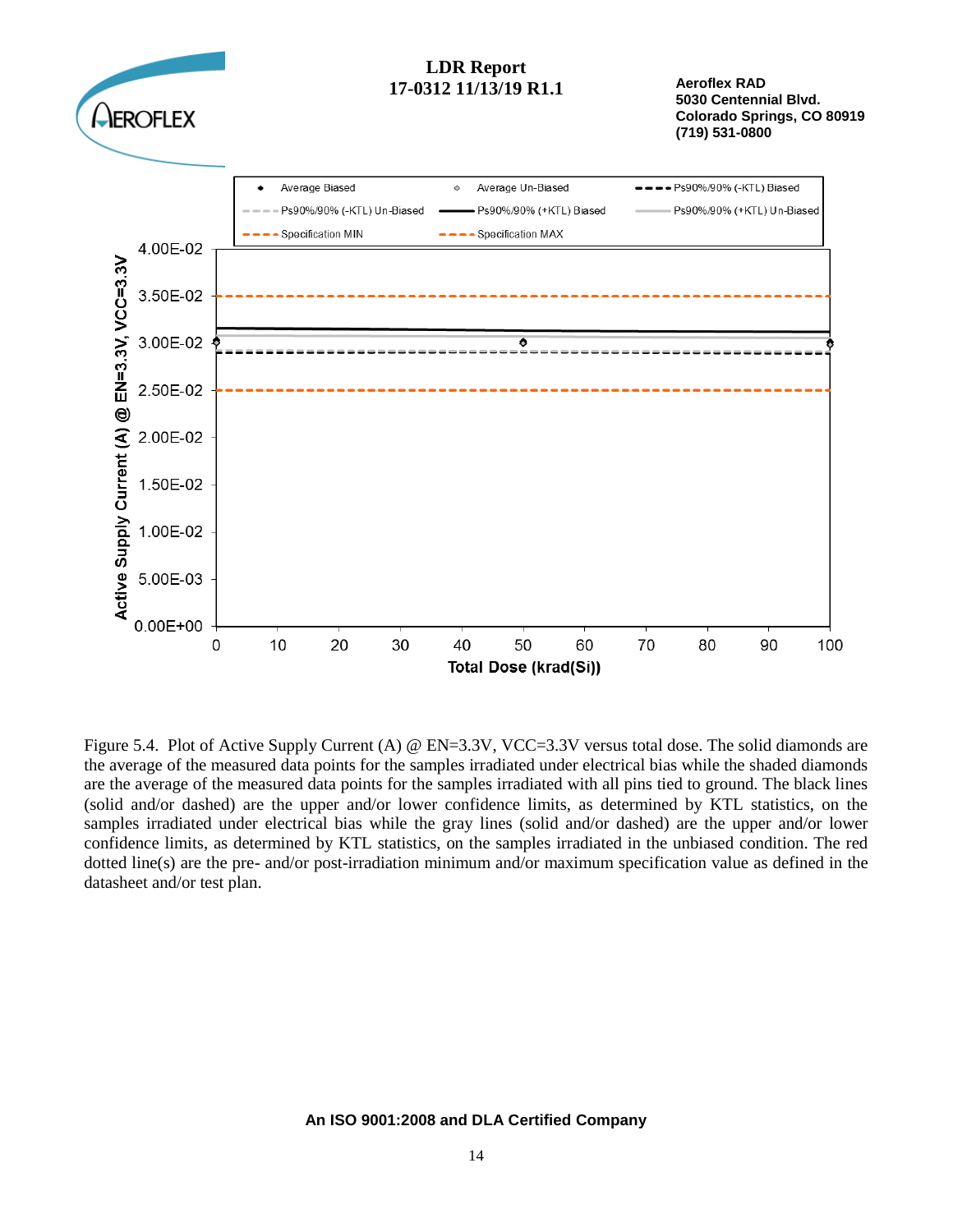

**Aeroflex RAD 5030 Centennial Blvd. Colorado Springs, CO 80919 (719) 531-0800**

Table 5.4. Raw data for Active Supply Current (A) @ EN=3.3V, VCC=3.3V versus total dose, including the statistical analysis, specification and the status of the testing (pass/fail).

| Active Supply Current (A) @ EN=3.3V, VCC=3.3V | Total Dose (krad(Si)) |              |              |
|-----------------------------------------------|-----------------------|--------------|--------------|
| Device                                        | O                     | 50           | 100          |
| 13                                            | 3.09E-02              | $3.07E - 02$ | 3.06E-02     |
| 14                                            | 3.05E-02              | 3.05E-02     | 3.03E-02     |
| 15                                            | 3.01E-02              | 2.99E-02     | 2.98E-02     |
| 16                                            | 2.96E-02              | $2.96E - 02$ | 2.96E-02     |
| 17                                            | 3.04E-02              | $3.03E - 02$ | 3.01E-02     |
| 18                                            | 2.99E-02              | 2.98E-02     | 2.97E-02     |
| 19                                            | 3.05E-02              | 3.04E-02     | 3.03E-02     |
| 20                                            | $3.01E - 02$          | 3.00E-02     | 2.99E-02     |
| 21                                            | 2.99E-02              | 2.98E-02     | 2.97E-02     |
| 22                                            | 2.98E-02              | 2.97E-02     | 2.96E-02     |
| 23                                            | 2.96E-02              | 2.95E-02     |              |
| 24                                            | 3.06E-02              | 3.06E-02     |              |
| <b>Biased Statistics</b>                      |                       |              |              |
| Average Biased                                | 3.03E-02              | $3.02E - 02$ | 3.01E-02     |
| <b>Std Dev Biased</b>                         | 4.85E-04              | 4.24E-04     | 4.14E-04     |
| Ps90%/90% (+KTL) Biased                       | 3.16E-02              | 3.14E-02     | 3.12E-02     |
| Ps90%/90% (-KTL) Biased                       | 2.90E-02              | 2.90E-02     | 2.90E-02     |
| <b>Un-Biased Statistics</b>                   |                       |              |              |
| Average Un-Biased                             | 3.00E-02              | 3.00E-02     | 2.98E-02     |
| Std Dev Un-Biased                             | 2.79E-04              | $2.80E - 04$ | 2.60E-04     |
| Ps90%/90% (+KTL) Un-Biased                    | 3.08E-02              | 3.07E-02     | 3.06E-02     |
| Ps90%/90% (-KTL) Un-Biased                    | 2.93E-02              | 2.92E-02     | 2.91E-02     |
| <b>Specification MIN</b>                      | $2.50E - 02$          | $2.50E - 02$ | $2.50E - 02$ |
| <b>Status</b>                                 | <b>PASS</b>           | PASS         | PASS         |
| <b>Specification MAX</b>                      | 3.50E-02              | $3.50E - 02$ | 3.50E-02     |
| <b>Status</b>                                 | PASS                  | PASS         | <b>PASS</b>  |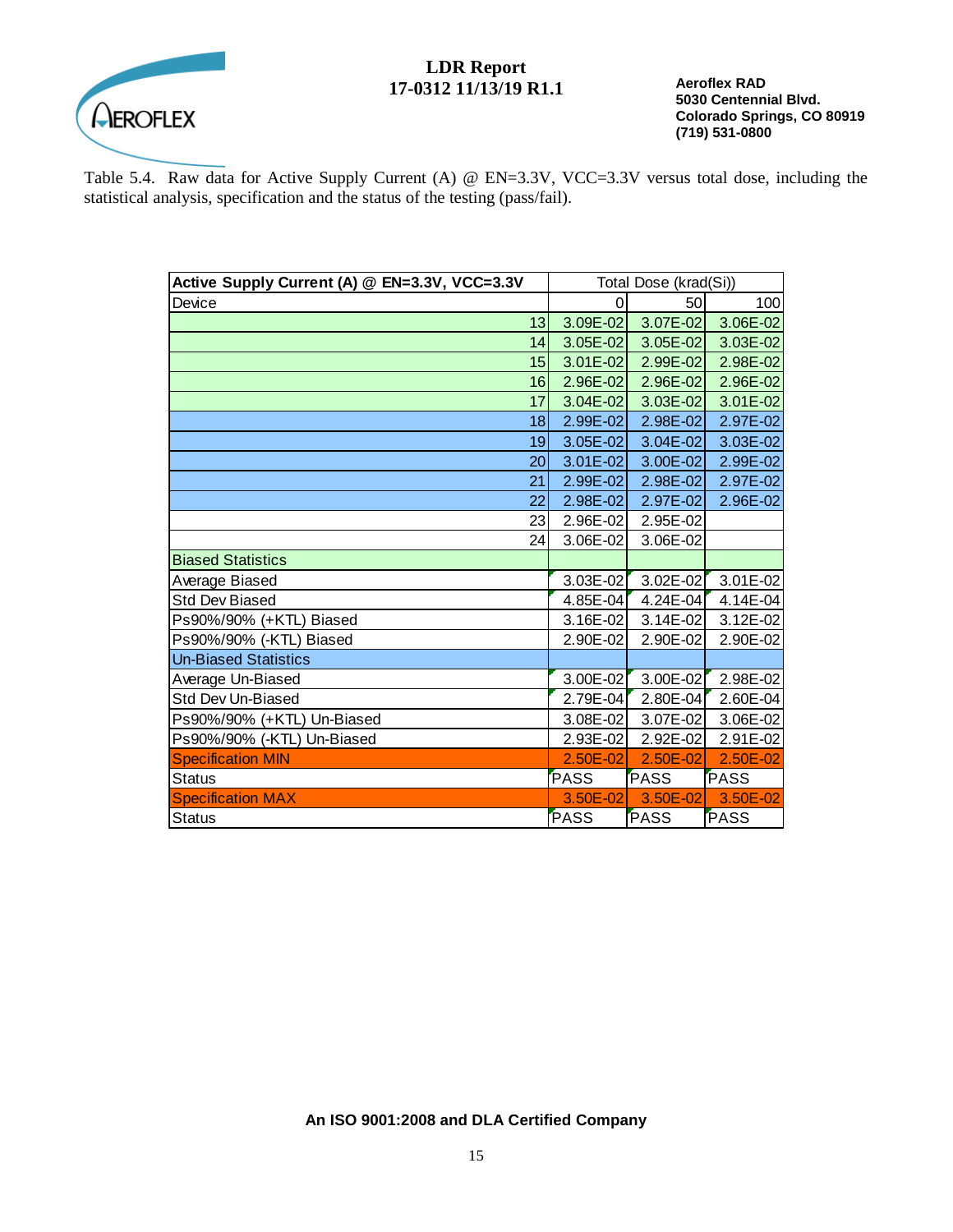

Figure 5.5. Plot of EN Pin Input Current (A) @ EN=3.6V, VCC=3.6V versus total dose. The solid diamonds are the average of the measured data points for the samples irradiated under electrical bias while the shaded diamonds are the average of the measured data points for the samples irradiated with all pins tied to ground. The black lines (solid and/or dashed) are the upper and/or lower confidence limits, as determined by KTL statistics, on the samples irradiated under electrical bias while the gray lines (solid and/or dashed) are the upper and/or lower confidence limits, as determined by KTL statistics, on the samples irradiated in the unbiased condition. The red dotted line(s) are the pre- and/or post-irradiation minimum and/or maximum specification value as defined in the datasheet and/or test plan.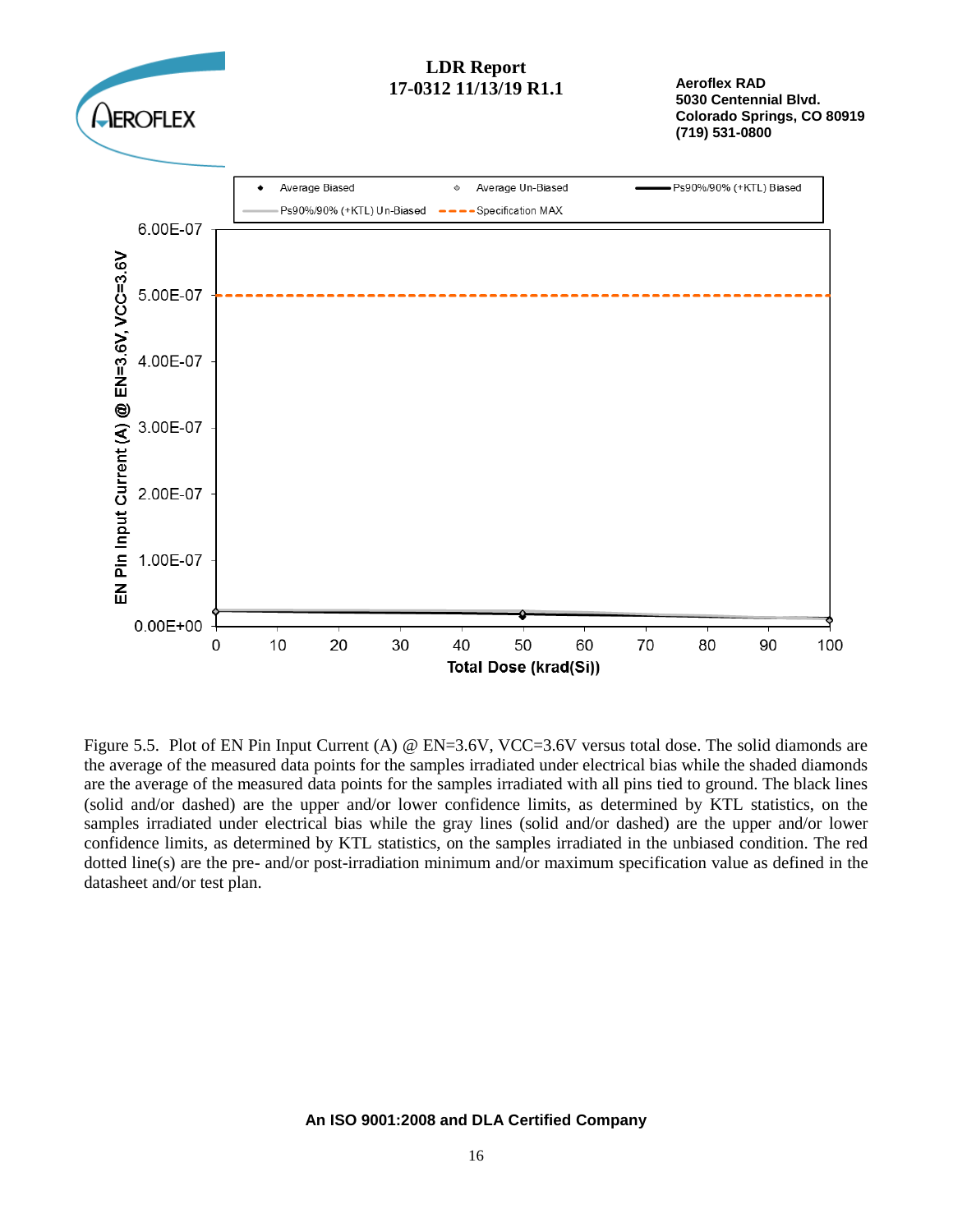

**Aeroflex RAD 5030 Centennial Blvd. Colorado Springs, CO 80919 (719) 531-0800**

Table 5.5. Raw data for EN Pin Input Current (A) @ EN=3.6V, VCC=3.6V versus total dose, including the statistical analysis, specification and the status of the testing (pass/fail).

| EN Pin Input Current (A) @ EN=3.6V, VCC=3.6V | Total Dose (krad(Si)) |              |              |
|----------------------------------------------|-----------------------|--------------|--------------|
| Device                                       | 0                     | 50           | 100          |
| 13                                           | 2.20E-08              | 1.30E-08     | 9.70E-09     |
| 14                                           | 2.05E-08              | 1.40E-08     | 8.39E-09     |
| 15                                           | $2.14E-08$            | $1.50E-08$   | 1.05E-08     |
| 16                                           | $2.12E-08$            | 1.60E-08     | 1.05E-08     |
| 17                                           | $2.31E-08$            | 1.70E-08     | 8.55E-09     |
| 18                                           | 2.35E-08              | $1.80E - 08$ | 1.02E-08     |
| 19                                           | 2.30E-08              | $1.90E-08$   | 9.21E-09     |
| 20                                           | 2.28E-08              | $2.00E-08$   | 8.03E-09     |
| 21                                           | 2.27E-08              | $2.10E-08$   | 9.94E-09     |
| 22                                           | 2.10E-08              | 2.20E-08     | 8.03E-09     |
| 23                                           | 2.25E-08              | 2.30E-08     |              |
| 24                                           | $2.04E-08$            | 2.40E-08     |              |
| <b>Biased Statistics</b>                     |                       |              |              |
| Average Biased                               | 2.16E-08              | 1.50E-08     | $9.52E - 09$ |
| <b>Std Dev Biased</b>                        | 9.76E-10              | 1.58E-09     | 1.01E-09     |
| Ps90%/90% (+KTL) Biased                      | 2.43E-08              | 1.93E-08     | 1.23E-08     |
| Ps90%/90% (-KTL) Biased                      | 1.90E-08              | 1.07E-08     | 6.74E-09     |
| <b>Un-Biased Statistics</b>                  |                       |              |              |
| Average Un-Biased                            | 2.26E-08              | 2.00E-08     | $9.08E - 09$ |
| Std Dev Un-Biased                            | $9.46E-10$            | 1.58E-09     | 1.02E-09     |
| Ps90%/90% (+KTL) Un-Biased                   | 2.52E-08              | $2.43E-08$   | $1.19E-08$   |
| Ps90%/90% (-KTL) Un-Biased                   | 2.00E-08              | 1.57E-08     | $6.29E-09$   |
| <b>Specification MAX</b>                     | 5.00E-07              | 5.00E-07     | 5.00E-07     |
| <b>Status</b>                                | PASS                  | <b>PASS</b>  | PASS         |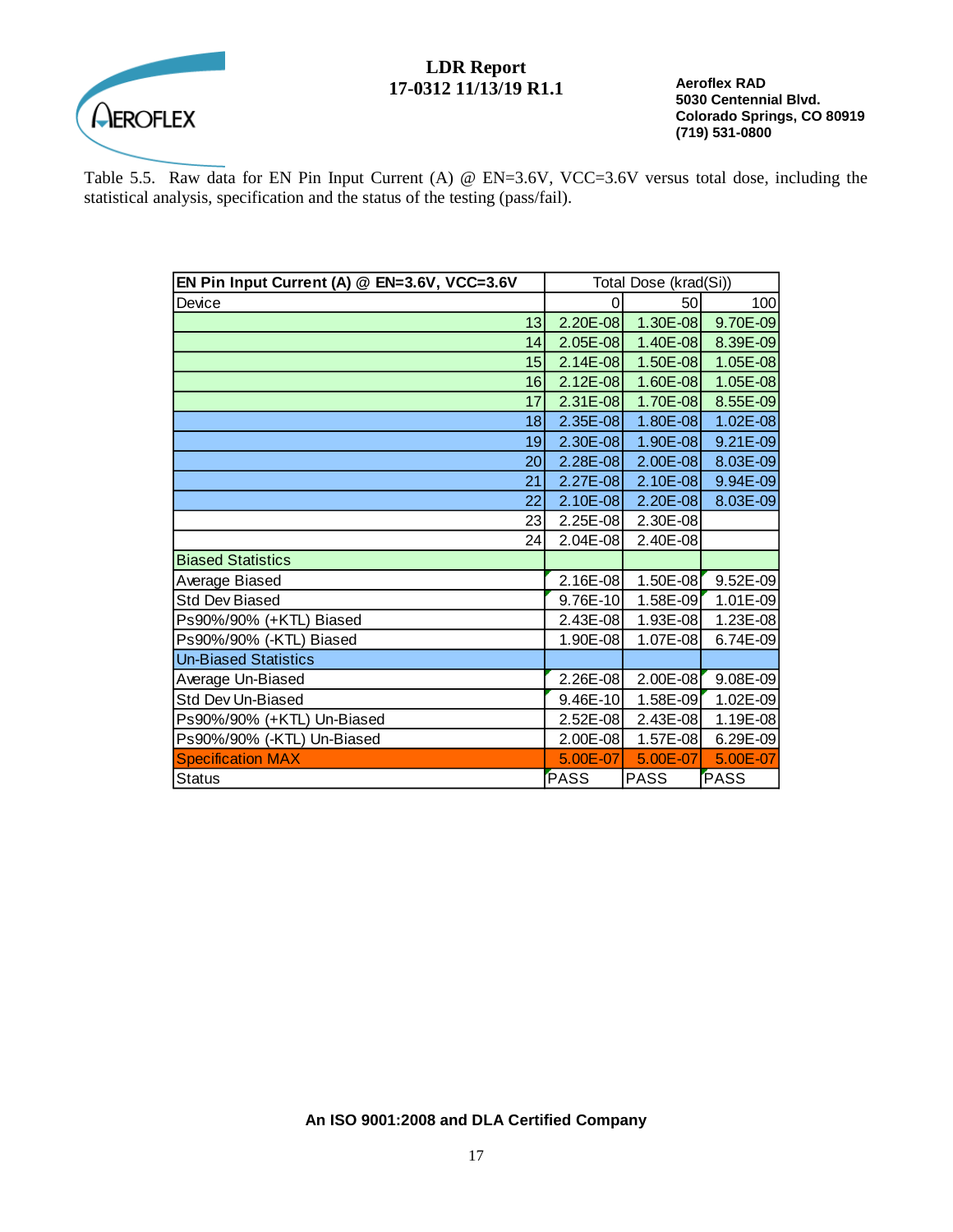

Figure 5.6. Plot of Output DC Voltage1 (V) @ EN=1.1V, VCC=3.3V,RFIN=GND versus total dose. The solid diamonds are the average of the measured data points for the samples irradiated under electrical bias while the shaded diamonds are the average of the measured data points for the samples irradiated with all pins tied to ground. The black lines (solid and/or dashed) are the upper and/or lower confidence limits, as determined by KTL statistics, on the samples irradiated under electrical bias while the gray lines (solid and/or dashed) are the upper and/or lower confidence limits, as determined by KTL statistics, on the samples irradiated in the unbiased condition. The red dotted line(s) are the pre- and/or post-irradiation minimum and/or maximum specification value as defined in the datasheet and/or test plan.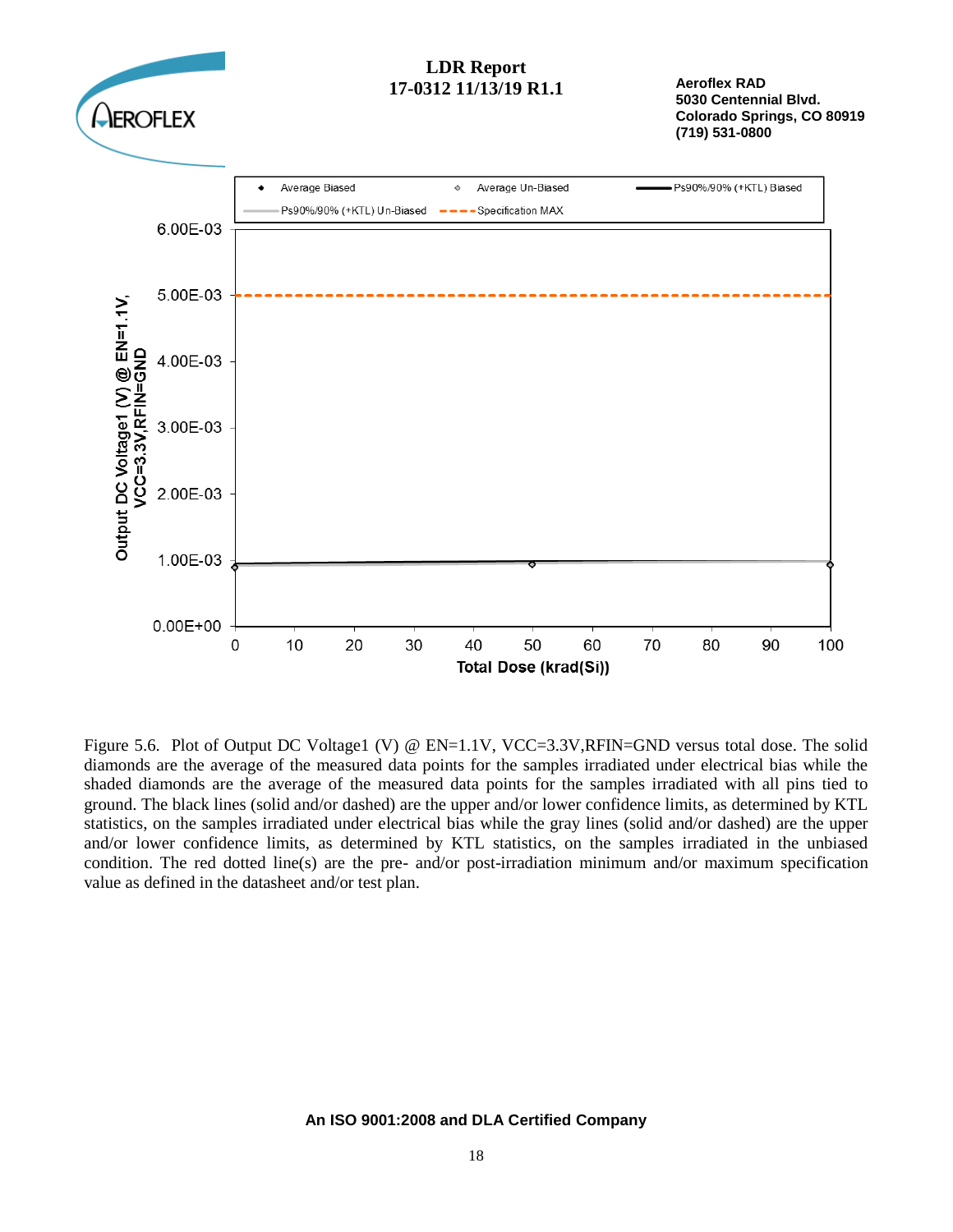

**Aeroflex RAD 5030 Centennial Blvd. Colorado Springs, CO 80919 (719) 531-0800**

Table 5.6. Raw data for Output DC Voltage1 (V) @ EN=1.1V, VCC=3.3V,RFIN=GND versus total dose, including the statistical analysis, specification and the status of the testing (pass/fail).

| Output DC Voltage1 (V) @ EN=1.1V, VCC=3.3V, RFIN=GND |              | Total Dose (krad(Si)) |              |
|------------------------------------------------------|--------------|-----------------------|--------------|
| Device                                               | 0            | 50                    | 100          |
| 13                                                   | $9.06E - 04$ | $9.30E - 04$          | 9.19E-04     |
| 14 <sup>1</sup>                                      | $8.99E - 04$ | $9.61E - 04$          | 9.47E-04     |
| 15 <sup>1</sup>                                      | 8.95E-04     | $9.44E - 04$          | 9.30E-04     |
| 16                                                   | $8.61E - 04$ | $9.21E-04$            | 9.15E-04     |
| 17                                                   | $9.14E-04$   | $9.52E - 04$          | $9.61E - 04$ |
| 18 <sup>1</sup>                                      | $8.86E - 04$ | $9.41E - 04$          | 9.28E-04     |
| 19 <sup>1</sup>                                      | $9.04E - 04$ | $9.33E - 04$          | 9.44E-04     |
| 20 <sup>1</sup>                                      | 8.96E-04     | $9.33E - 04$          | 9.35E-04     |
| 21                                                   | 8.96E-04     | 9.40E-04              | 9.43E-04     |
| 22                                                   | 8.76E-04     | $9.19E - 04$          | 8.90E-04     |
| 23 <sub>l</sub>                                      | 8.70E-04     | 9.09E-04              |              |
| 24                                                   | $9.06E - 04$ | 9.55E-04              |              |
| <b>Biased Statistics</b>                             |              |                       |              |
| Average Biased                                       | $8.95E - 04$ | $9.41E - 04$          | 9.34E-04     |
| <b>Std Dev Biased</b>                                | $2.03E - 05$ | 1.62E-05              | 1.96E-05     |
| Ps90%/90% (+KTL) Biased                              | $9.51E - 04$ | $9.86E - 04$          | 9.88E-04     |
| Ps90%/90% (-KTL) Biased                              | 8.39E-04     | 8.97E-04              | 8.80E-04     |
| <b>Un-Biased Statistics</b>                          |              |                       |              |
| Average Un-Biased                                    | 8.92E-04     | $9.33E - 04$          | $9.28E - 04$ |
| Std Dev Un-Biased                                    | $1.08E - 05$ | $8.68E - 06$          | 2.21E-05     |
| Ps90%/90% (+KTL) Un-Biased                           | $9.21E - 04$ | $9.57E-04$            | 9.89E-04     |
| Ps90%/90% (-KTL) Un-Biased                           | 8.62E-04     | $9.09E - 04$          | 8.67E-04     |
| <b>Specification MAX</b>                             | $5.00E - 03$ | $5.00E - 03$          | 5.00E-03     |
| <b>Status</b>                                        | <b>PASS</b>  | <b>PASS</b>           | PASS         |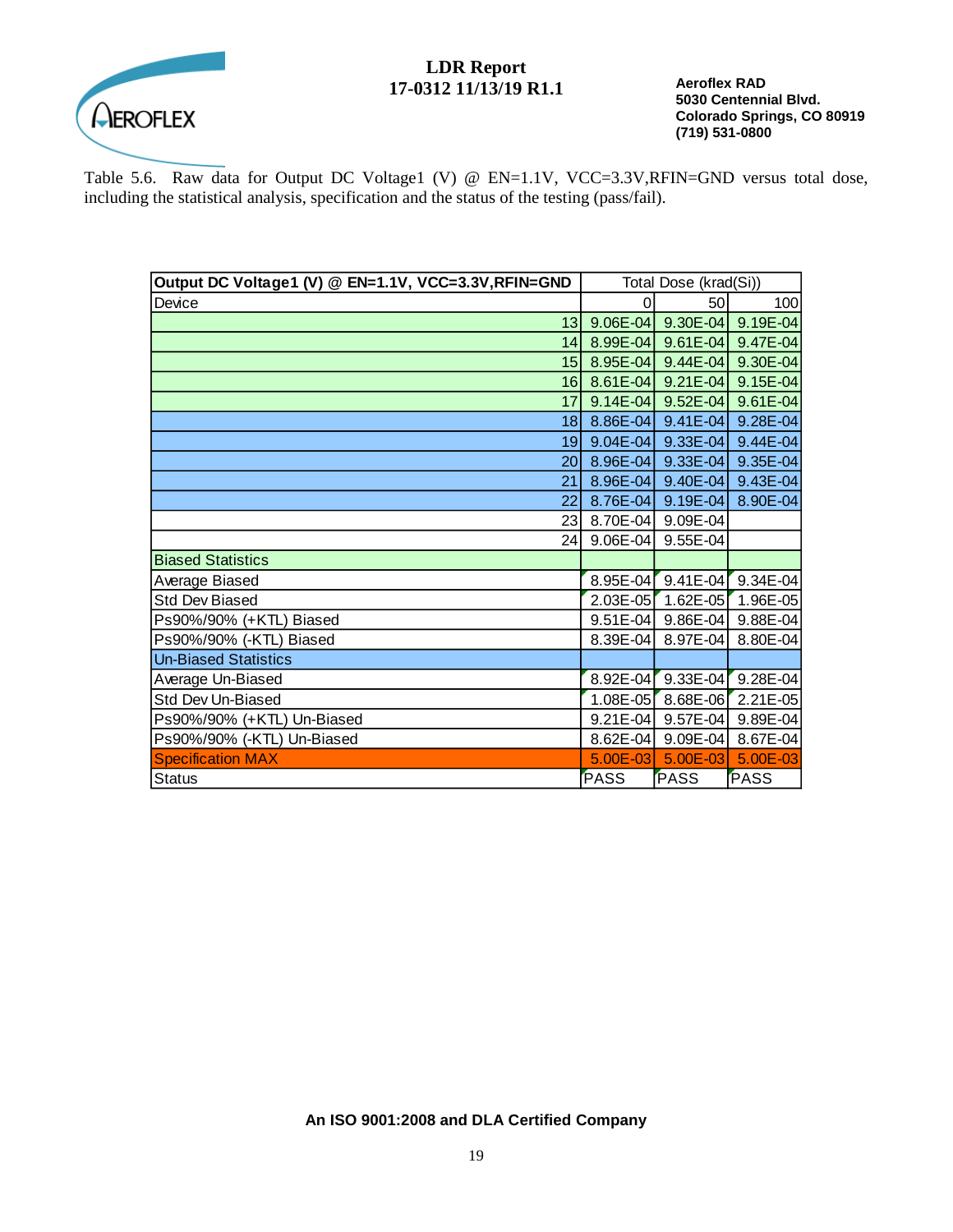

Figure 5.7. Plot of Output DC Voltage2 (V) @ PIN=10dB, EN=1.1V, VCC=3.3V, RFIN=2.14GHz versus total dose. The solid diamonds are the average of the measured data points for the samples irradiated under electrical bias while the shaded diamonds are the average of the measured data points for the samples irradiated with all pins tied to ground. The black lines (solid and/or dashed) are the upper and/or lower confidence limits, as determined by KTL statistics, on the samples irradiated under electrical bias while the gray lines (solid and/or dashed) are the upper and/or lower confidence limits, as determined by KTL statistics, on the samples irradiated in the unbiased condition. The red dotted line(s) are the pre- and/or post-irradiation minimum and/or maximum specification value as defined in the datasheet and/or test plan.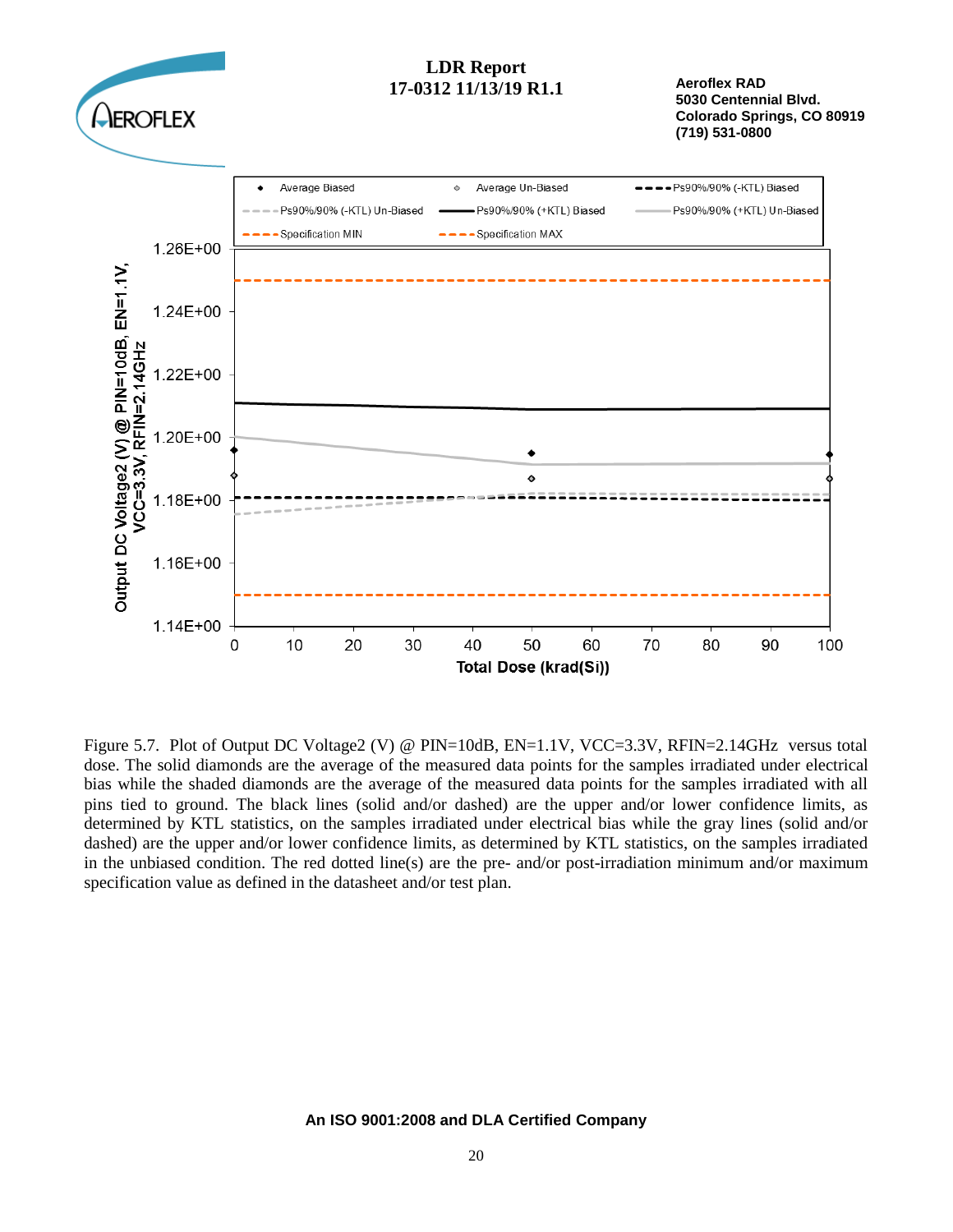

**Aeroflex RAD 5030 Centennial Blvd. Colorado Springs, CO 80919 (719) 531-0800**

Table 5.7. Raw data for Output DC Voltage2 (V) @ PIN=10dB, EN=1.1V, VCC=3.3V, RFIN=2.14GHz versus total dose, including the statistical analysis, specification and the status of the testing (pass/fail).

| Output DC Voltage2 (V) @ PIN=10dB, EN=1.1V, VCC=3.3V, RFIN=2.14GHz |                      | Total Dose (krad(Si))                  |                                  |
|--------------------------------------------------------------------|----------------------|----------------------------------------|----------------------------------|
| Device                                                             |                      | 50                                     | 100                              |
|                                                                    |                      | 13 1.20E+00 1.20E+00 1.20E+00          |                                  |
|                                                                    |                      | 14 1.20E+00 1.20E+00 1.20E+00          |                                  |
|                                                                    |                      | 15 1.19E+00 1.19E+00 1.19E+00          |                                  |
|                                                                    |                      | 16 1.20E+00 1.19E+00 1.19E+00          |                                  |
|                                                                    |                      | 17 1.19E+00 1.19E+00 1.19E+00          |                                  |
|                                                                    |                      | 18 1.18 E + 00 1.19 E + 00 1.18 E + 00 |                                  |
|                                                                    |                      | 19 1.19E+00 1.19E+00 1.19E+00          |                                  |
|                                                                    |                      | 20 1.19E+00 1.19E+00 1.19E+00          |                                  |
| 211                                                                |                      | 1.19E+00 1.19E+00 1.19E+00             |                                  |
|                                                                    |                      |                                        | 22 1.19E+00 1.19E+00 1.19E+00    |
|                                                                    |                      | 23 1.19E+00 1.19E+00                   |                                  |
|                                                                    | 24 1.20E+00 1.20E+00 |                                        |                                  |
| <b>Biased Statistics</b>                                           |                      |                                        |                                  |
| Average Biased                                                     |                      | $1.20E+00$ $1.20E+00$ $1.19E+00$       |                                  |
| <b>Std Dev Biased</b>                                              |                      |                                        | $5.48E-03$ 5.11E-03 5.31E-03     |
| Ps90%/90% (+KTL) Biased                                            |                      |                                        | 1.21E+00 1.21E+00 1.21E+00       |
| Ps90%/90% (-KTL) Biased                                            |                      | 1.18E+00 1.18E+00 1.18E+00             |                                  |
| <b>Un-Biased Statistics</b>                                        |                      |                                        |                                  |
| Average Un-Biased                                                  |                      |                                        | $1.19E+00$ $1.19E+00$ $1.19E+00$ |
| <b>Std Dev Un-Biased</b>                                           |                      | 4.47E-03 1.63E-03 1.82E-03             |                                  |
| Ps90%/90% (+KTL) Un-Biased                                         |                      | 1.20E+00 1.19E+00 1.19E+00             |                                  |
| Ps90%/90% (-KTL) Un-Biased                                         |                      |                                        | 1.18E+00 1.18E+00 1.18E+00       |
| <b>Specification MIN</b>                                           |                      | $1.15E+00$ 1.15E + 00 1.15E + 00       |                                  |
| Status                                                             | <b>PASS</b>          | PASS                                   | <b>PASS</b>                      |
| <b>Specification MAX</b>                                           |                      | $1.25E+00$ 1.25E + 00 1.25E + 00       |                                  |
| Status                                                             | <b>PASS</b>          | PASS                                   | PASS                             |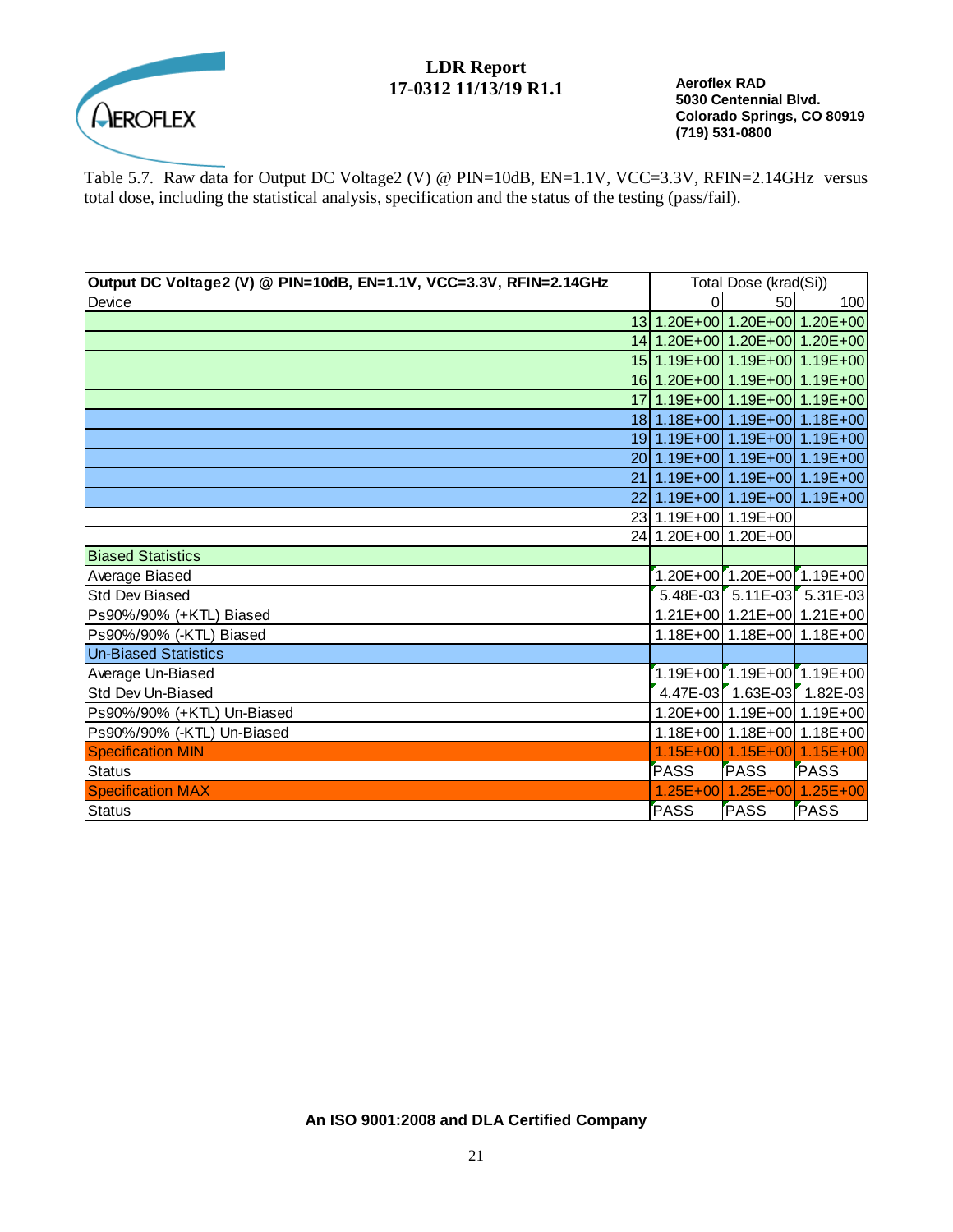

Figure 5.8. Plot of Output Voltage Droop (V) @ ISINK=25mA versus total dose. The solid diamonds are the average of the measured data points for the samples irradiated under electrical bias while the shaded diamonds are the average of the measured data points for the samples irradiated with all pins tied to ground. The black lines (solid and/or dashed) are the upper and/or lower confidence limits, as determined by KTL statistics, on the samples irradiated under electrical bias while the gray lines (solid and/or dashed) are the upper and/or lower confidence limits, as determined by KTL statistics, on the samples irradiated in the unbiased condition. The red dotted line(s) are the pre- and/or post-irradiation minimum and/or maximum specification value as defined in the datasheet and/or test plan.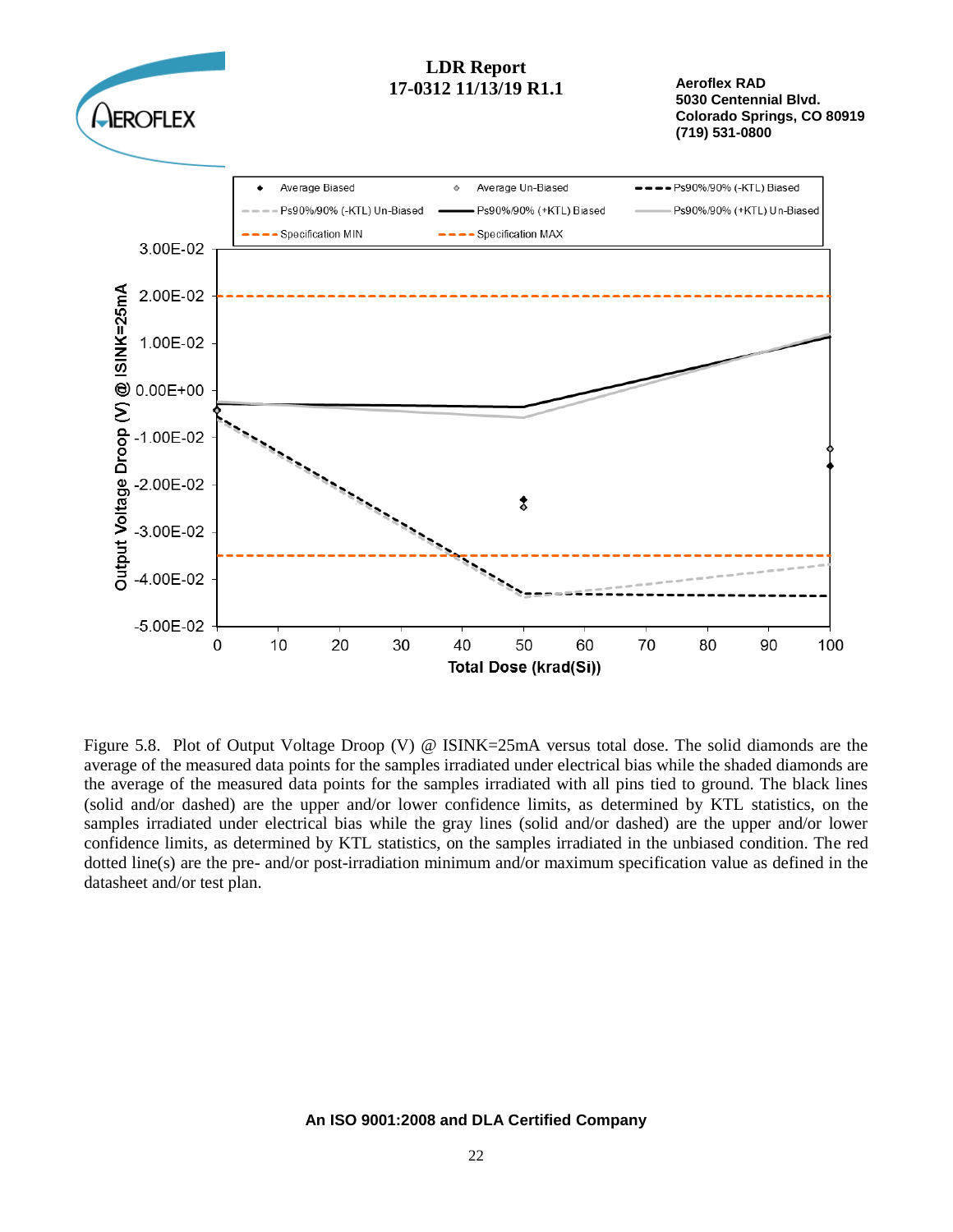

**Aeroflex RAD 5030 Centennial Blvd. Colorado Springs, CO 80919 (719) 531-0800**

Table 5.8. Raw data for Output Voltage Droop (V) @ ISINK=25mA versus total dose, including the statistical analysis, specification and the status of the testing (pass/fail).

| Output Voltage Droop (V) @ ISINK=25mA | Total Dose (krad(Si)) |                             |                                           |
|---------------------------------------|-----------------------|-----------------------------|-------------------------------------------|
| Device                                | 0                     | 50                          | 100                                       |
| 13 <sub>l</sub>                       |                       |                             | $-4.78E - 03$ $-2.81E - 02$ $-1.18E - 02$ |
| 14                                    |                       |                             | $-4.38E - 03$ $-2.75E - 02$ $-9.33E - 03$ |
| 15 <sup>1</sup>                       |                       | $-3.83E - 03$ $-2.01E - 02$ | $-7.15E - 03$                             |
| 16                                    |                       |                             | $-3.78E - 03$ $-1.18E - 02$ $-3.14E - 02$ |
| 17                                    |                       | $-3.59E - 03$ $-2.85E - 02$ | $-2.08E - 02$                             |
| 18                                    |                       | $-3.29E - 03$ $-1.33E - 02$ | $-5.98E - 03$                             |
| 19 <sup>1</sup>                       |                       |                             | $-5.09E - 03$ $-2.85E - 02$ $-2.75E - 02$ |
| 20 <sup>1</sup>                       |                       | $-4.67E - 03$ $-2.91E - 02$ | $-1.24E - 02$                             |
| 21                                    |                       | $-4.45E - 03$ $-2.32E - 02$ | $-5.63E - 03$                             |
| 22                                    |                       | $-4.03E - 03$ $-2.98E - 02$ | $-1.04E - 02$                             |
| 23                                    |                       | $-3.89E - 03$ $-2.71E - 02$ |                                           |
| 24                                    |                       | $-3.64E - 03$ $-6.32E - 03$ |                                           |
| <b>Biased Statistics</b>              |                       |                             |                                           |
| Average Biased                        |                       | $-4.07E - 03$ -2.32E-02     | $-1.61E-02$                               |
| <b>Std Dev Biased</b>                 |                       | 4.93E-04 7.23E-03           | 1.00E-02                                  |
| Ps90%/90% (+KTL) Biased               |                       | $-2.72E - 03$ $-3.39E - 03$ | 1.14E-02                                  |
| Ps90%/90% (-KTL) Biased               |                       | $-5.42E - 03$ $-4.30E - 02$ | $-4.36E - 02$                             |
| <b>Un-Biased Statistics</b>           |                       |                             |                                           |
| Average Un-Biased                     |                       |                             | $-4.31E - 03$ $-2.48E - 02$ $-1.24E - 02$ |
| Std Dev Un-Biased                     |                       | 6.85E-04 6.95E-03           | 8.92E-03                                  |
| Ps90%/90% (+KTL) Un-Biased            |                       | -2.43E-03 - 5.72E-03        | 1.21E-02                                  |
| Ps90%/90% (-KTL) Un-Biased            |                       | $-6.18E - 03$ $-4.38E - 02$ | $-3.69E - 02$                             |
| <b>Specification MIN</b>              |                       | $-3.50E - 02$ $-3.50E - 02$ | $-3.50E - 02$                             |
| <b>Status</b>                         | <b>PASS</b>           | <b>PASS</b>                 | <b>PASS</b>                               |
| <b>Specification MAX</b>              | $2.00E - 02$          | 2.00E-02                    | 2.00E-02                                  |
| <b>Status</b>                         | PASS                  | <b>PASS</b>                 | <b>PASS</b>                               |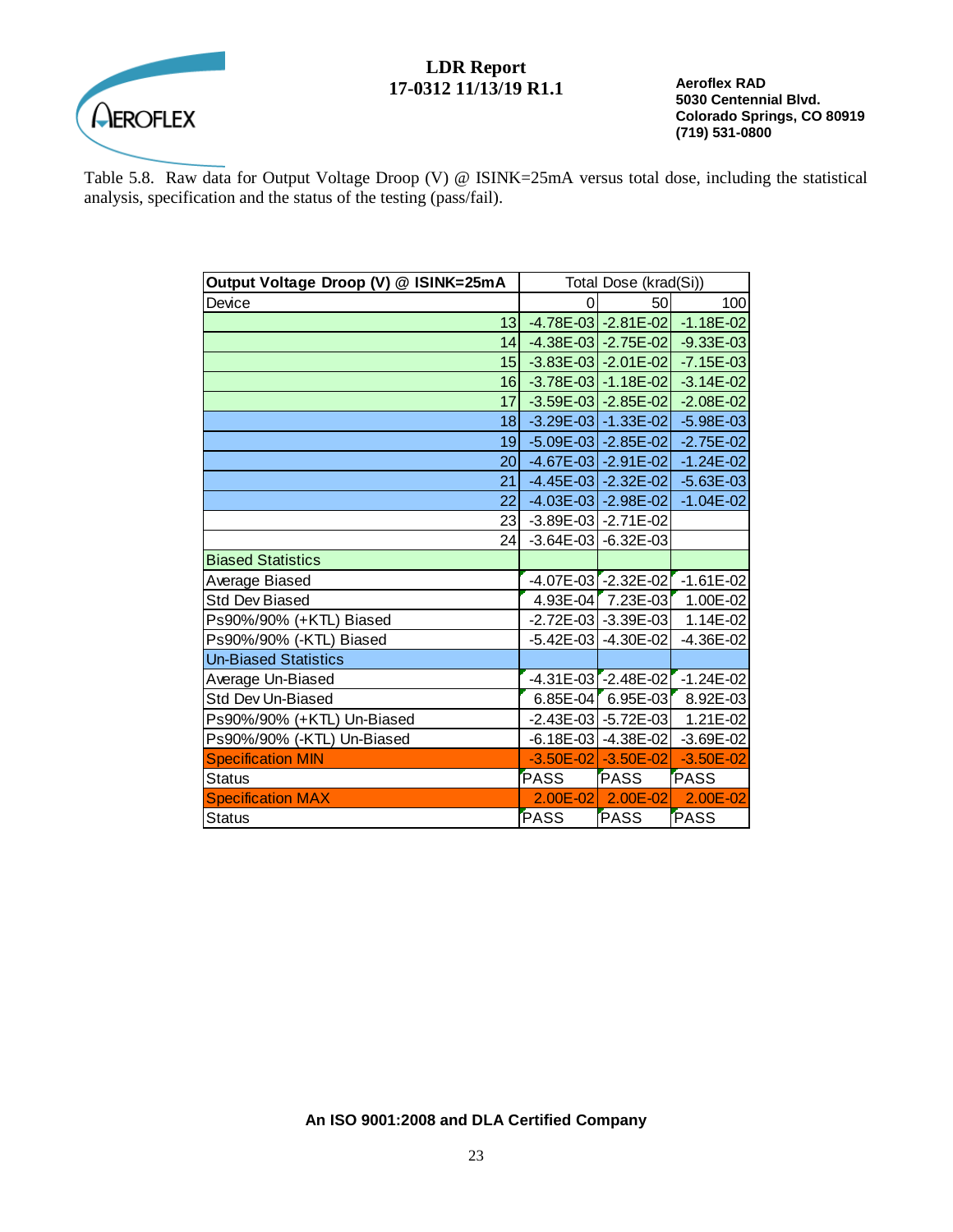

Figure 5.9. Plot of Logarithmic Slope (V/dB) @ RFIN=2.14GHz versus total dose. The solid diamonds are the average of the measured data points for the samples irradiated under electrical bias while the shaded diamonds are the average of the measured data points for the samples irradiated with all pins tied to ground. The black lines (solid and/or dashed) are the upper and/or lower confidence limits, as determined by KTL statistics, on the samples irradiated under electrical bias while the gray lines (solid and/or dashed) are the upper and/or lower confidence limits, as determined by KTL statistics, on the samples irradiated in the unbiased condition. The red dotted line(s) are the pre- and/or post-irradiation minimum and/or maximum specification value as defined in the datasheet and/or test plan.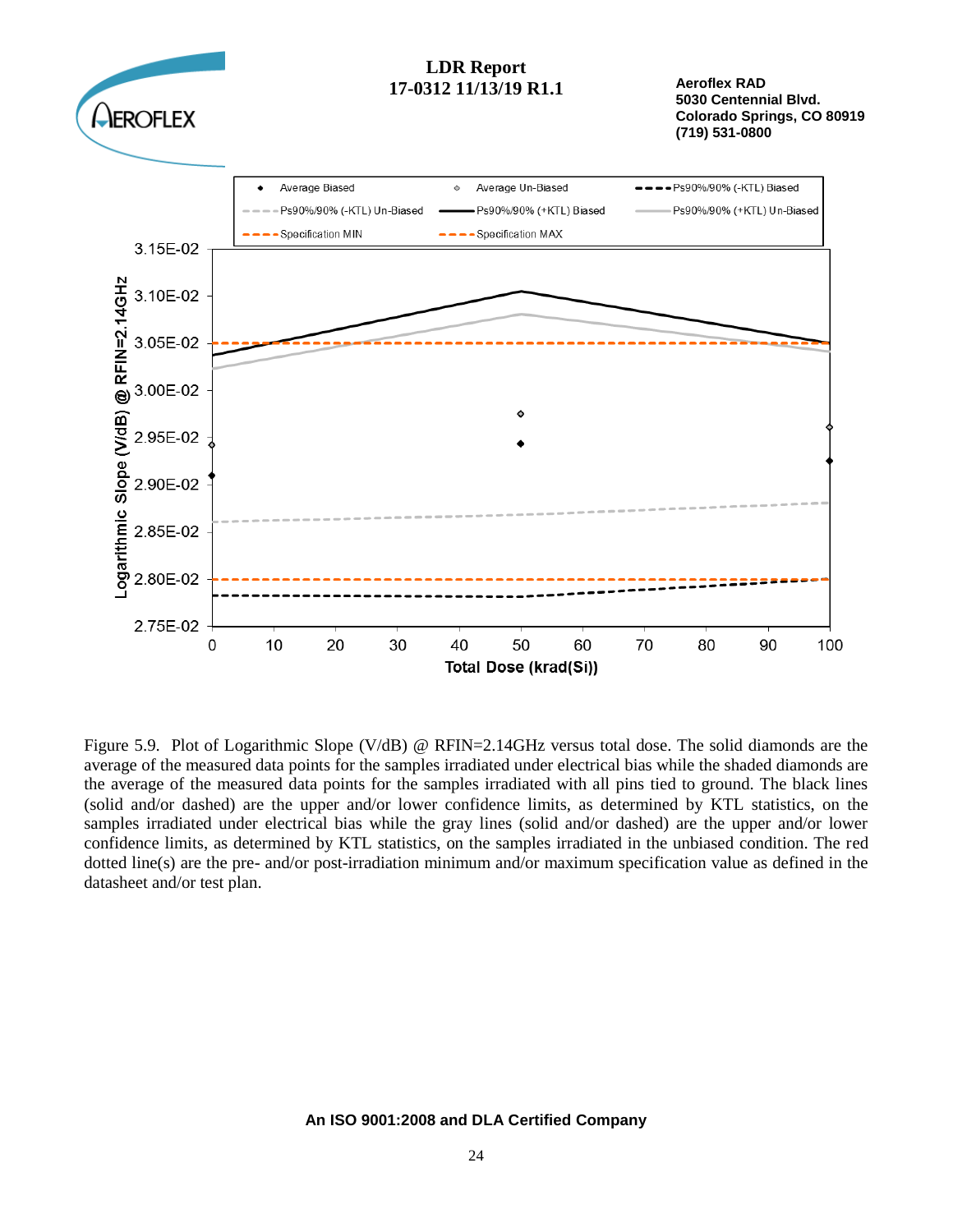

**Aeroflex RAD 5030 Centennial Blvd. Colorado Springs, CO 80919 (719) 531-0800**

Table 5.9. Raw data for Logarithmic Slope (V/dB) @ RFIN=2.14GHz versus total dose, including the statistical analysis, specification and the status of the testing (pass/fail).

| Logarithmic Slope (V/dB) @ RFIN=2.14GHz | Total Dose (krad(Si)) |              |                     |
|-----------------------------------------|-----------------------|--------------|---------------------|
| Device                                  | 0                     | 50           | 100                 |
| 13                                      | 2.97E-02              |              | $3.01E-02$ 2.97E-02 |
| 14                                      | $2.95E - 02$          | 3.00E-02     | 2.97E-02            |
| 15                                      | 2.88E-02              | 2.90E-02     | 2.86E-02            |
| 16                                      | $2.87E - 02$          | $2.88E - 02$ | 2.92E-02            |
| 17                                      | $2.88E - 02$          | $2.92E - 02$ | 2.90E-02            |
| 18                                      | 2.93E-02              | 2.94E-02     | 2.94E-02            |
| 19                                      | $2.94E-02$            | 2.98E-02     | 2.95E-02            |
| 20                                      | 2.97E-02              | $3.01E - 02$ | 3.01E-02            |
| 21                                      | 2.90E-02              | 2.93E-02     | 2.94E-02            |
| 22                                      | 2.97E-02              | $3.02E - 02$ | 2.96E-02            |
| 23                                      | 2.91E-02              | 2.94E-02     |                     |
| 24                                      | 2.91E-02              | 2.92E-02     |                     |
| <b>Biased Statistics</b>                |                       |              |                     |
| Average Biased                          | $2.91E-02$            | $2.94E - 02$ | 2.93E-02            |
| <b>Std Dev Biased</b>                   | $4.64E - 04$          | 5.90E-04     | 4.56E-04            |
| Ps90%/90% (+KTL) Biased                 | $3.04E - 02$          | 3.11E-02     | 3.05E-02            |
| Ps90%/90% (-KTL) Biased                 | 2.78E-02              | 2.78E-02     | 2.80E-02            |
| <b>Un-Biased Statistics</b>             |                       |              |                     |
| Average Un-Biased                       | $2.94E - 02$          | $2.97E-02$   | 2.96E-02            |
| Std Dev Un-Biased                       | $2.95E - 04$          | 3.88E-04     | 2.92E-04            |
| Ps90%/90% (+KTL) Un-Biased              | $3.02E - 02$          | 3.08E-02     | 3.04E-02            |
| Ps90%/90% (-KTL) Un-Biased              | 2.86E-02              | 2.87E-02     | 2.88E-02            |
| <b>Specification MIN</b>                | 2.80E-02              | $2.80E - 02$ | $2.80E - 02$        |
| <b>Status</b>                           | <b>PASS</b>           | <b>PASS</b>  | PASS                |
| <b>Specification MAX</b>                | 3.05E-02              | 3.05E-02     | 3.05E-02            |
| <b>Status</b>                           | PASS                  | PASS         | PASS                |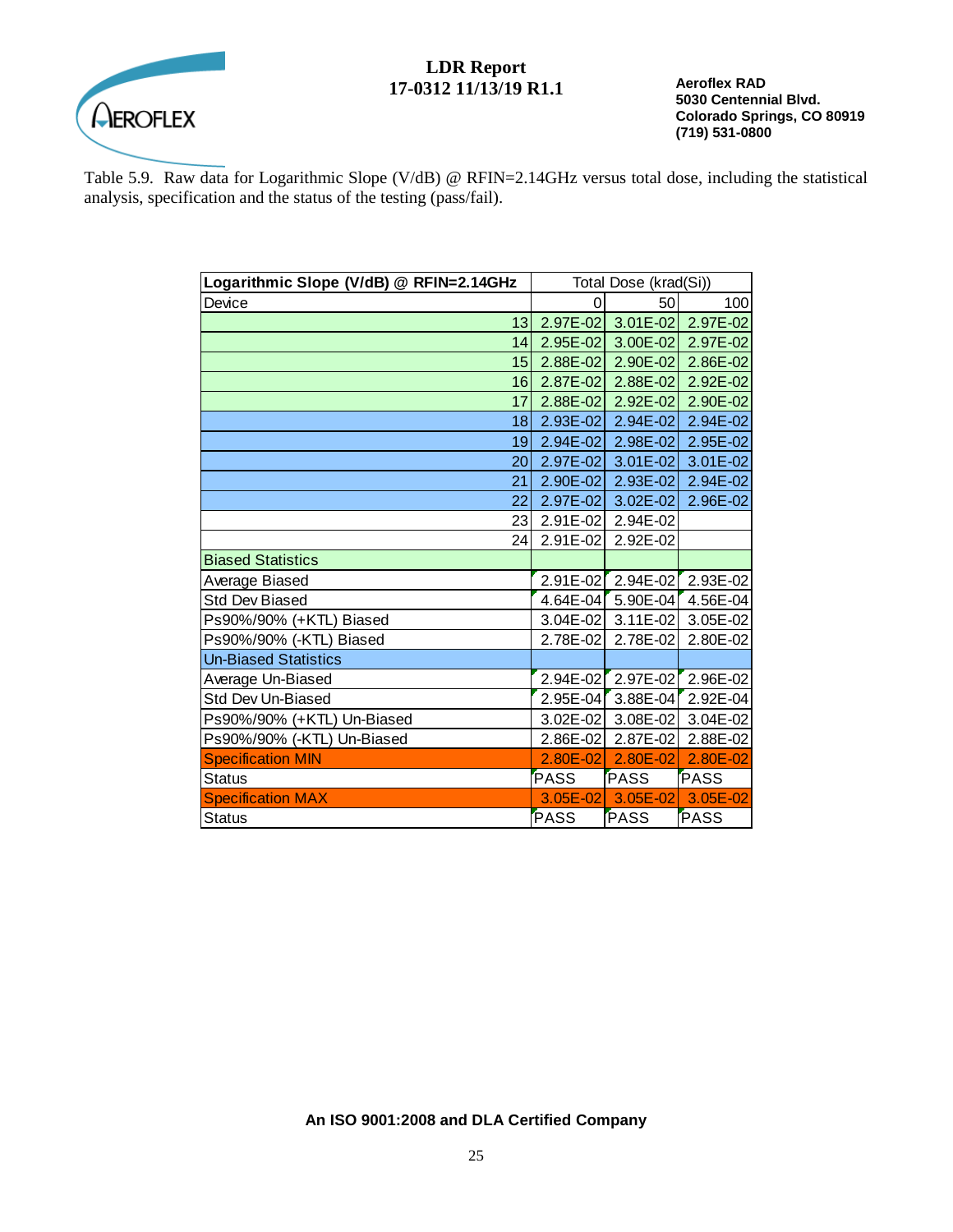

**Aeroflex RAD 5030 Centennial Blvd. Colorado Springs, CO 80919 (719) 531-0800**



Figure 5.10. Plot of Logarithmic Intercept (dB) @ RFIN=2.14GHz versus total dose. The solid diamonds are the average of the measured data points for the samples irradiated under electrical bias while the shaded diamonds are the average of the measured data points for the samples irradiated with all pins tied to ground. The black lines (solid and/or dashed) are the upper and/or lower confidence limits, as determined by KTL statistics, on the samples irradiated under electrical bias while the gray lines (solid and/or dashed) are the upper and/or lower confidence limits, as determined by KTL statistics, on the samples irradiated in the unbiased condition. The red dotted line(s) are the pre- and/or post-irradiation minimum and/or maximum specification value as defined in the datasheet and/or test plan.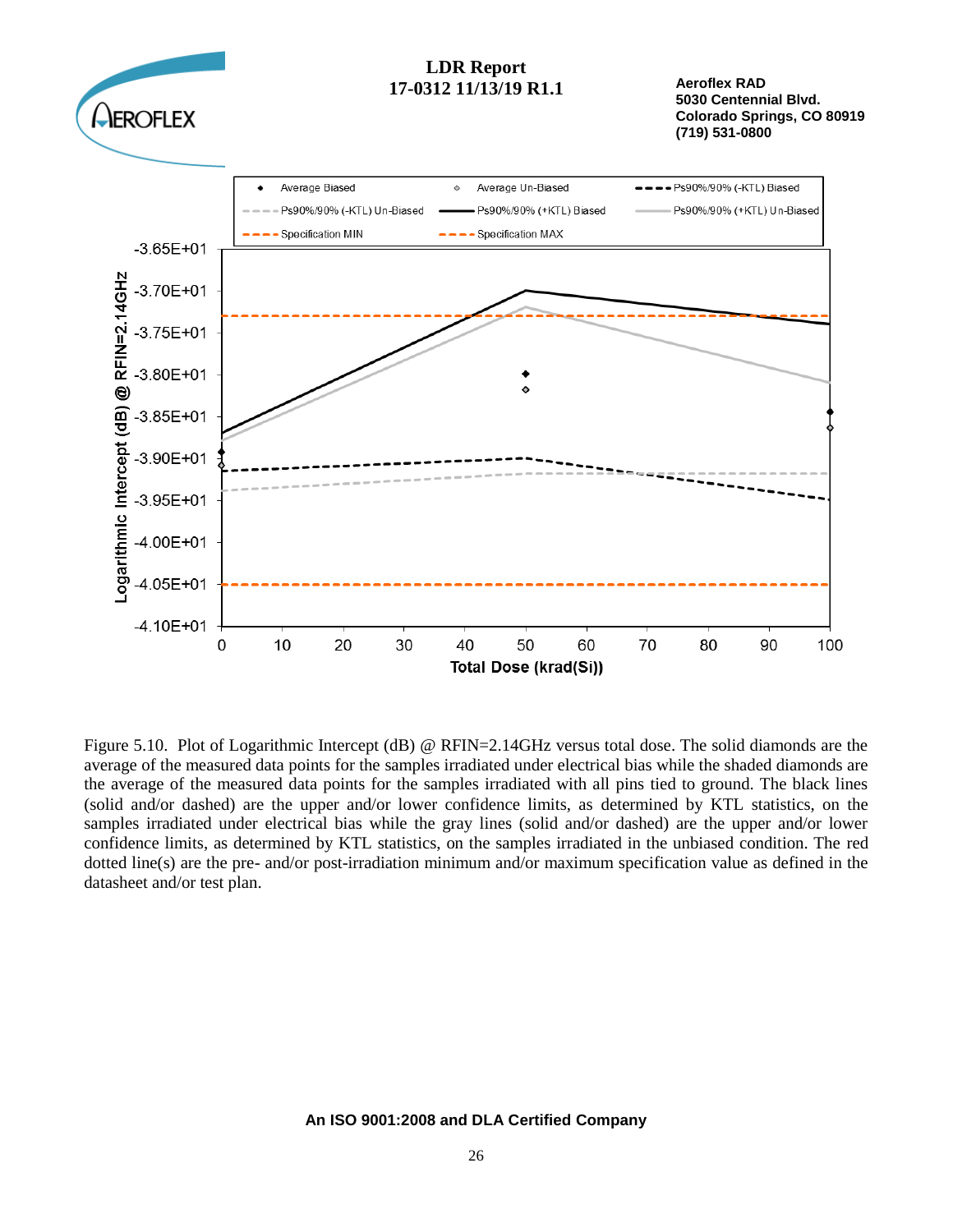

**Aeroflex RAD 5030 Centennial Blvd. Colorado Springs, CO 80919 (719) 531-0800**

Table 5.10. Raw data for Logarithmic Intercept (dB) @ RFIN=2.14GHz versus total dose, including the statistical analysis, specification and the status of the testing (pass/fail).

| Logarithmic Intercept (dB) @ RFIN=2.14GHz | Total Dose (krad(Si))                        |                                     |               |
|-------------------------------------------|----------------------------------------------|-------------------------------------|---------------|
| Device                                    | 0                                            | 50                                  | 100           |
|                                           | 13 - 3.89 E + 01 - 3.78 E + 01 - 3.88 E + 01 |                                     |               |
|                                           | 14 - 3.90E + 01 - 3.79E + 01 - 3.87E + 01    |                                     |               |
|                                           | 15 - 3.88E + 01                              | $-3.79E + 01$                       | $-3.86E + 01$ |
|                                           | 16 - 3.90E + 01 - 3.86E + 01 - 3.79E + 01    |                                     |               |
|                                           | 17 - 3.89 E + 01 - 3.78 E + 01               |                                     | $-3.82E + 01$ |
|                                           | 18 - 3.91 E + 01                             | $-3.88E + 01$                       | $-3.89E + 01$ |
|                                           | 19 - 3.89 E + 01 - 3.79 E + 01               |                                     | $-3.86E + 01$ |
|                                           | 20 - 3.91 E + 01                             | $-3.81E+01$                         | $-3.85E + 01$ |
|                                           | 21 - 3.92E + 01                              | $-3.81E+01$                         | $-3.84E + 01$ |
|                                           | 22 - 3.91 E + 01 - 3.80 E + 01               |                                     | $-3.88E + 01$ |
|                                           | 23 - 3.93E + 01                              | $-3.81E + 01$                       |               |
| 24                                        | $-3.79E + 01$                                | $-3.72E + 01$                       |               |
| <b>Biased Statistics</b>                  |                                              |                                     |               |
| Average Biased                            |                                              | $-3.89E+01$ $-3.80E+01$ $-3.84E+01$ |               |
| <b>Std Dev Biased</b>                     | 8.37E-02                                     | 3.65E-01                            | 3.81E-01      |
| Ps90%/90% (+KTL) Biased                   |                                              | $-3.87E+01$ $-3.70E+01$ $-3.74E+01$ |               |
| Ps90%/90% (-KTL) Biased                   | $-3.91E + 01$                                | $-3.90E + 01$                       | $-3.95E + 01$ |
| <b>Un-Biased Statistics</b>               |                                              |                                     |               |
| Average Un-Biased                         |                                              | $-3.91E+01$ $-3.82E+01$ $-3.86E+01$ |               |
| Std Dev Un-Biased                         | $1.10E-01$                                   | 3.62E-01                            | 1.98E-01      |
| Ps90%/90% (+KTL) Un-Biased                | $-3.88E + 01$                                | $-3.72E + 01$                       | $-3.81E + 01$ |
| Ps90%/90% (-KTL) Un-Biased                |                                              | $-3.94E+01$ $-3.92E+01$ $-3.92E+01$ |               |
| <b>Specification MIN</b>                  | $-4.05E + 01$                                | $-4.05E + 01$                       | $-4.05E + 01$ |
| <b>Status</b>                             | <b>PASS</b>                                  | <b>PASS</b>                         | <b>PASS</b>   |
| <b>Specification MAX</b>                  | $-3.73E + 01$                                | $-3.73E+01$                         | $-3.73E + 01$ |
| <b>Status</b>                             | <b>PASS</b>                                  | PASS                                | <b>PASS</b>   |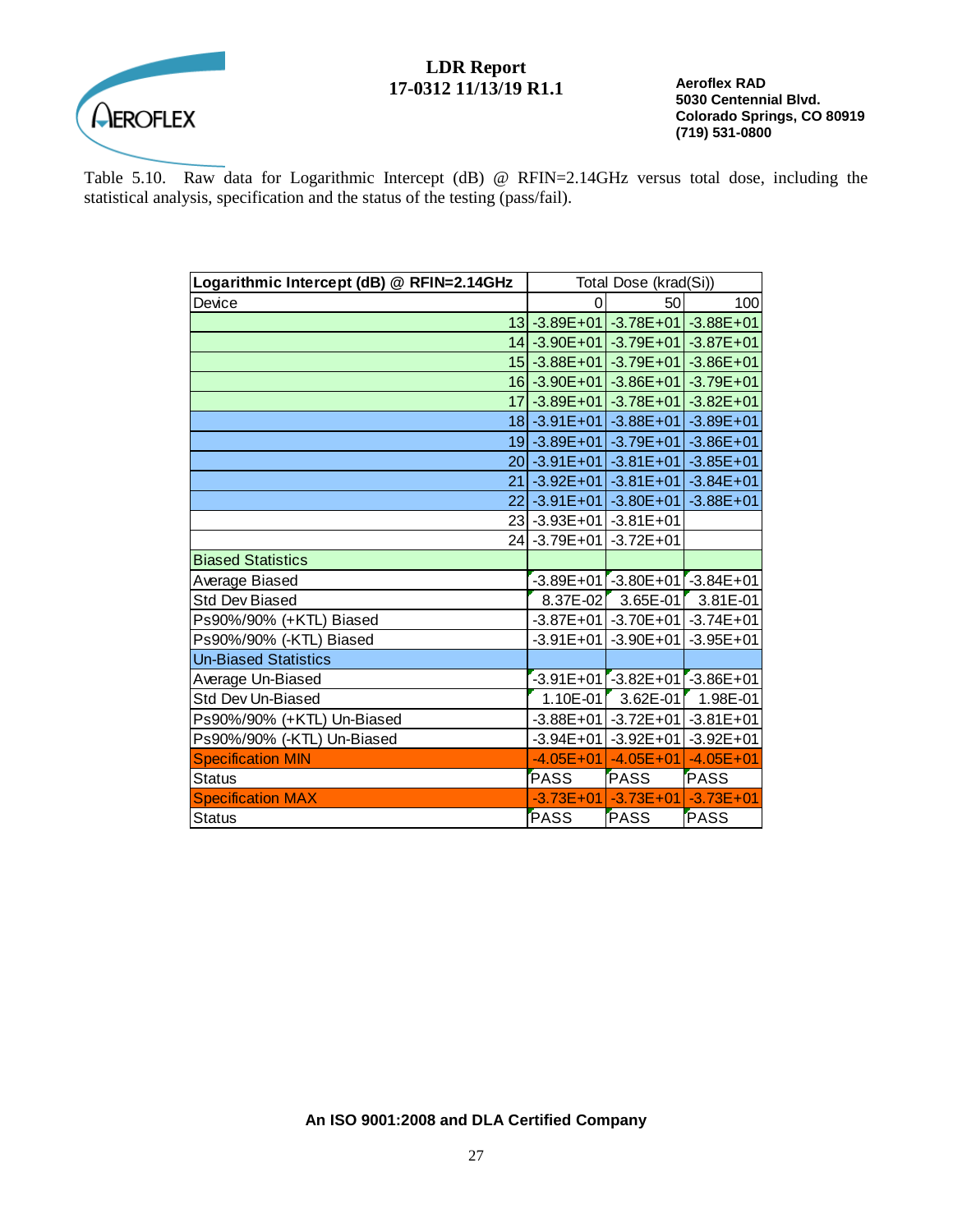

**Aeroflex RAD 5030 Centennial Blvd. Colorado Springs, CO 80919 (719) 531-0800**

## *6.0. Summary / Conclusions*

The low dose rate testing described in this final report was performed using the facilities at Aeroflex RAD's Longmire Laboratories in Colorado Springs, CO. The low dose rate source is a GB-150 irradiator modified to provide a panoramic exposure. The Co-60 rods are held in the base of the irradiator heavily shielded by lead. During the irradiation exposures the rod is raised by an electronic timer/controller and the exposure is performed in air. The dose rate for this irradiator in this configuration ranges from approximately 1mrad(Si)/s to a maximum of approximately 50rad(Si)/s, determined by the distance from the source.

The parametric data was obtained as "read and record" and all the raw data plus an attributes summary are contained in this report as well as in a separate Excel file. The attributes data contains the average, standard deviation and the average with the KTL values applied. The KTL value used in this work is 2.742 per MIL-HDBK-814 using one sided tolerance limits of 90/90 and a 5-piece sample size. The 90/90 KTL values were selected to match the statistical levels specified in the MIL-PRF-38535 sampling plan for the qualification of a radiation hardness assured (RHA) component. Note that the following criteria must be met for a device to pass the low dose rate test: following the radiation exposure each of the 5 pieces irradiated under electrical bias shall pass the specification value. The units irradiated without electrical bias and the KTL statistics are included in this report for reference only. If any of the 5 pieces irradiated under electrical bias exceed the device post radiation data sheet specification limits, then the lot could be logged as a failure.

Based on this criterion the RH5596 100MHz to 40GHz Linear-in-dB RMS Power Detector with 35dB Dynamic Range (from the lot traceability information provided on the first page of this test report) PASSED the low dose rate test to the maximum tested dose level of 100krad(Si) with all parameters remaining within their datasheet specifications.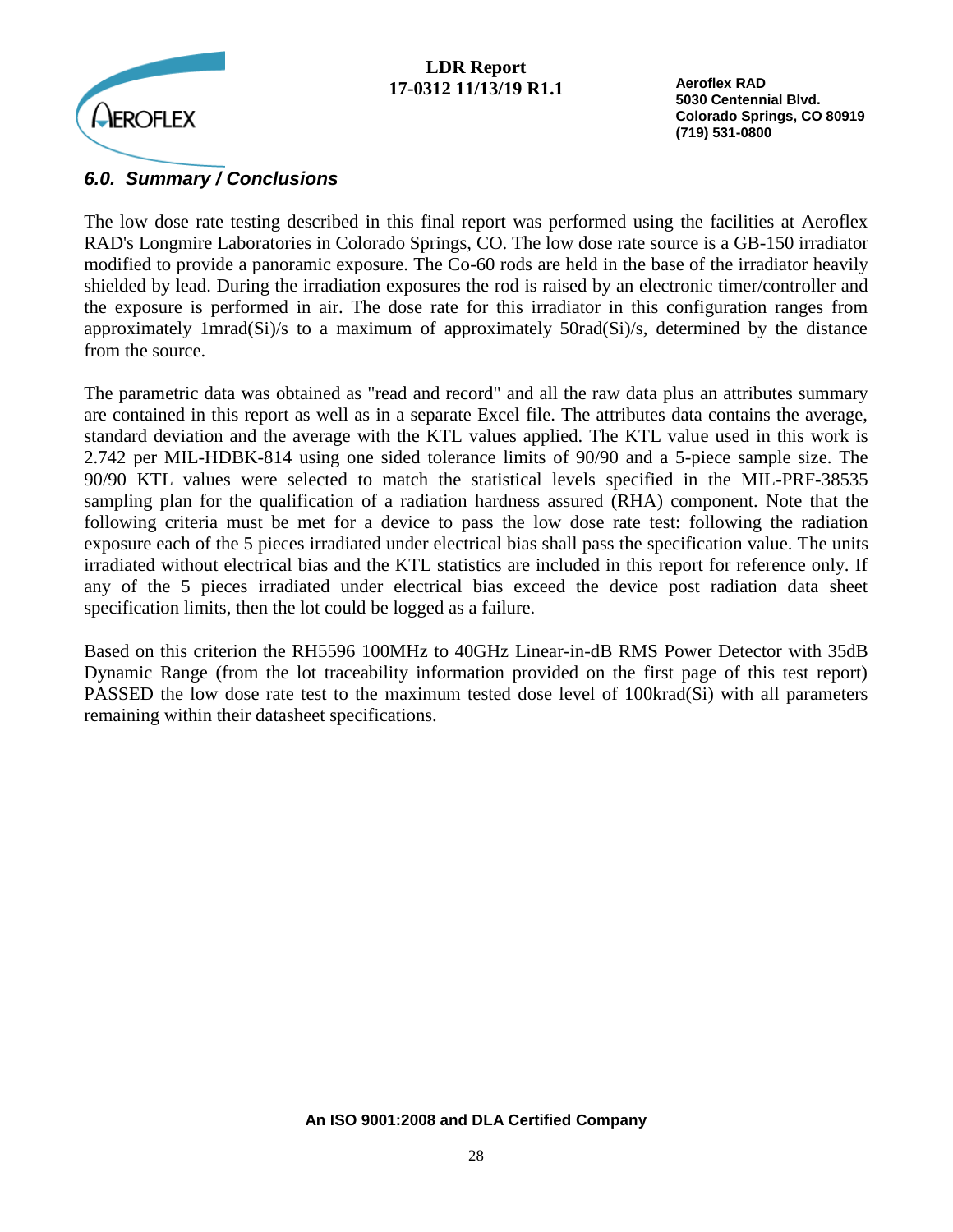

**Aeroflex RAD 5030 Centennial Blvd. Colorado Springs, CO 80919 (719) 531-0800**

## *Appendix A: Photograph of a Sample Unit-Under-Test to Show Part Traceability*

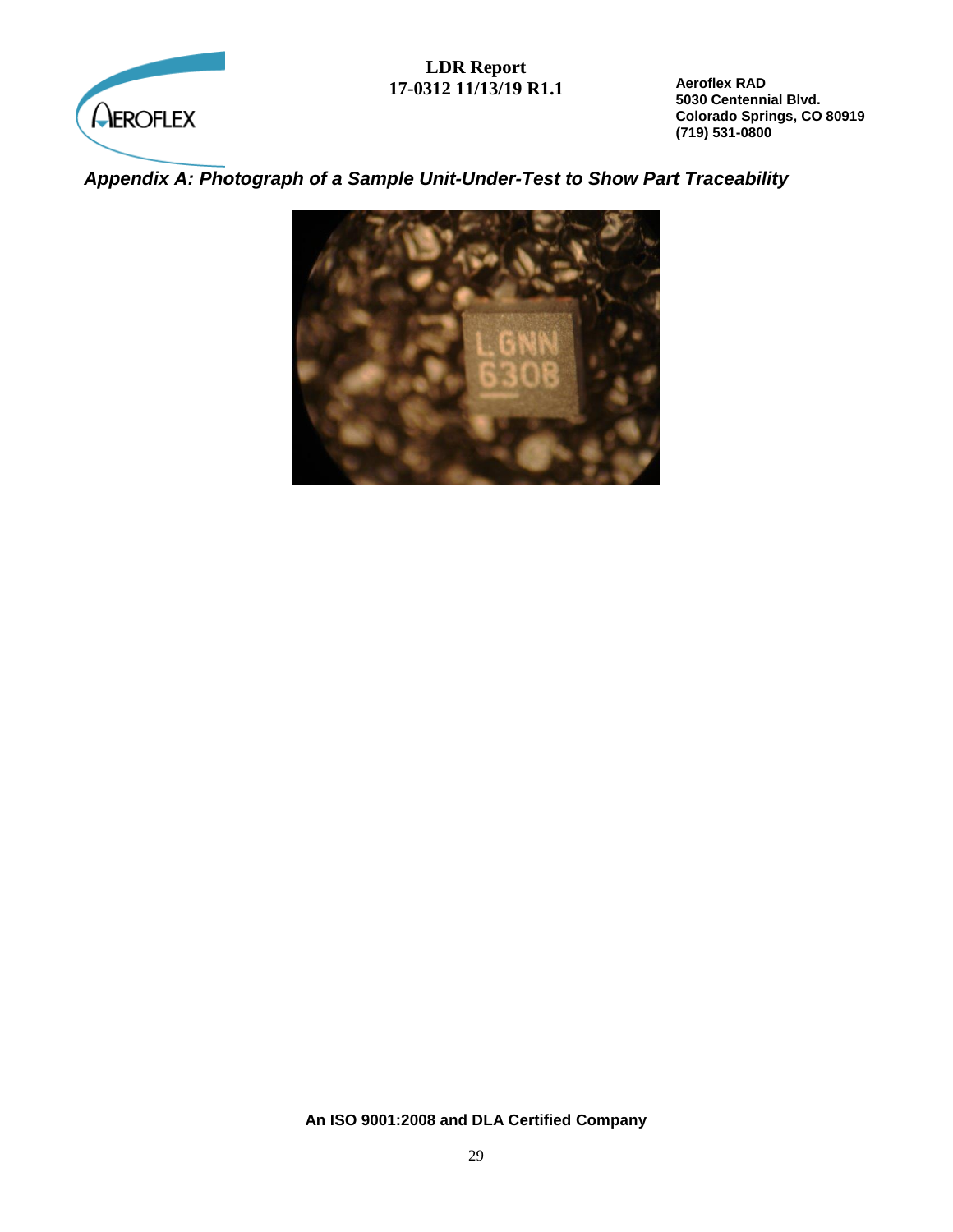

**Aeroflex RAD 5030 Centennial Blvd. Colorado Springs, CO 80919 (719) 531-0800**

## *Appendix B: Radiation Bias Connections and Absolute Maximum Ratings*

| Pin | <b>Function</b> | <b>Connection / Bias</b>                                                  |
|-----|-----------------|---------------------------------------------------------------------------|
| 1   | <b>VCC</b>      | To 3.3V via $1\Omega$ resistor<br>decoupled to GND with 100nF Capacitor   |
| 2   | <b>OUT</b>      | <b>NC</b>                                                                 |
| 3   | <b>FLTR</b>     | <b>NC</b>                                                                 |
| 4   | <b>GND</b>      | <b>GND</b>                                                                |
| 5   | <b>GND</b>      | <b>GND</b>                                                                |
| 6   | <b>RFIN</b>     | <b>NC</b>                                                                 |
| 7   | <b>GND</b>      | <b>GND</b>                                                                |
| 8   | EN              | To 3.3V via 470 $\Omega$ resistor<br>decoupled to GND with 10pF Capacitor |
| 9   | PAD             | <b>GND</b>                                                                |

**LDR Radiation Biased Conditions:** Provided by Linear Technology.



Figure B.1. Irradiation bias circuit.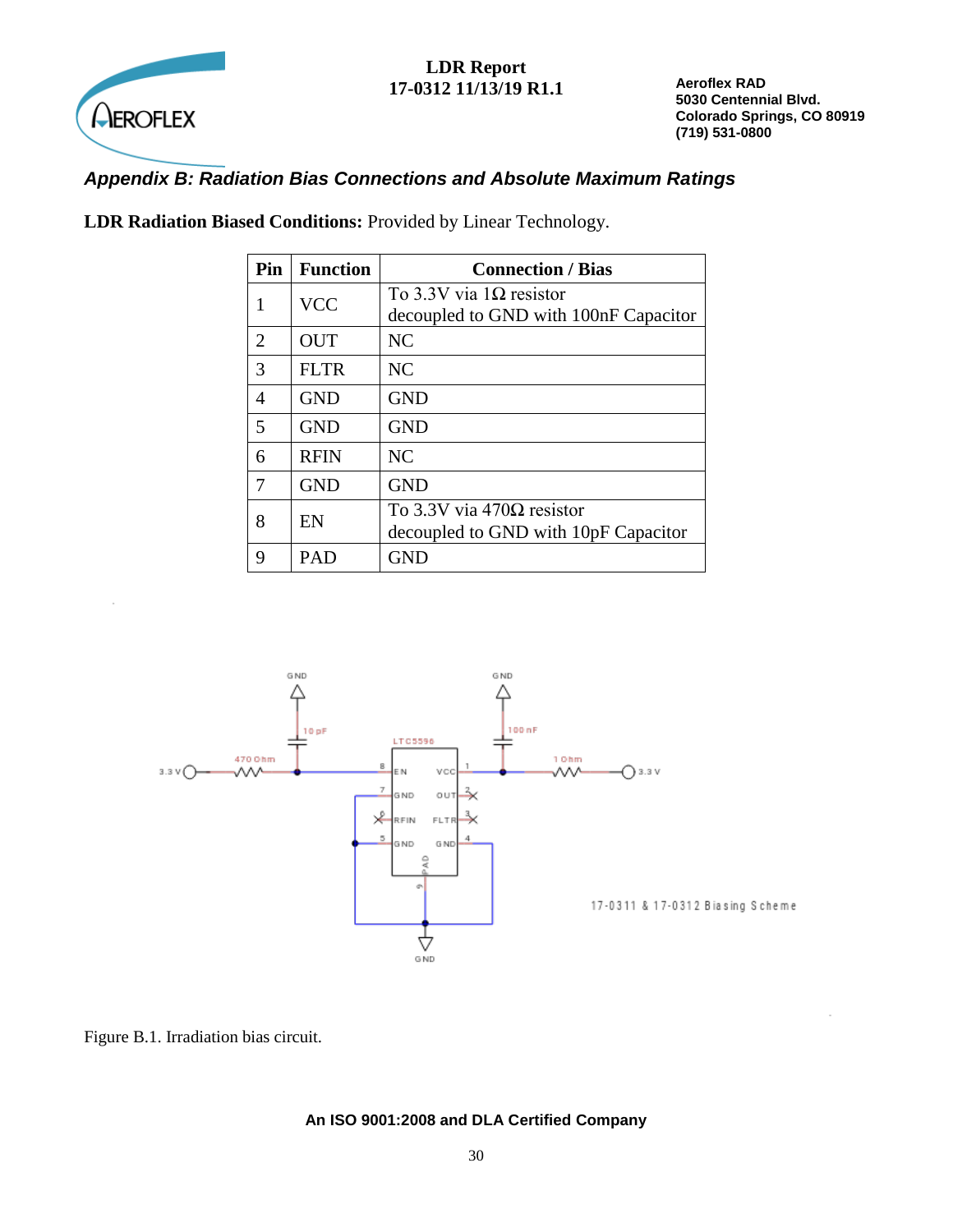

**Aeroflex RAD 5030 Centennial Blvd. Colorado Springs, CO 80919 (719) 531-0800**

## **LDR Radiation Unbiased Conditions:** All pins grounded**.**

| Pin            | <b>Function</b> | <b>Connection / Bias</b> |
|----------------|-----------------|--------------------------|
| 1              | <b>VCC</b>      | <b>GND</b>               |
| $\overline{2}$ | <b>OUT</b>      | <b>GND</b>               |
| 3              | <b>FLTR</b>     | <b>GND</b>               |
| 4              | <b>GND</b>      | <b>GND</b>               |
| 5              | <b>GND</b>      | <b>GND</b>               |
| 6              | <b>RFIN</b>     | <b>GND</b>               |
| 7              | <b>GND</b>      | <b>GND</b>               |
| 8              | EN              | <b>GND</b>               |
| 9              | PAD             | <b>GND</b>               |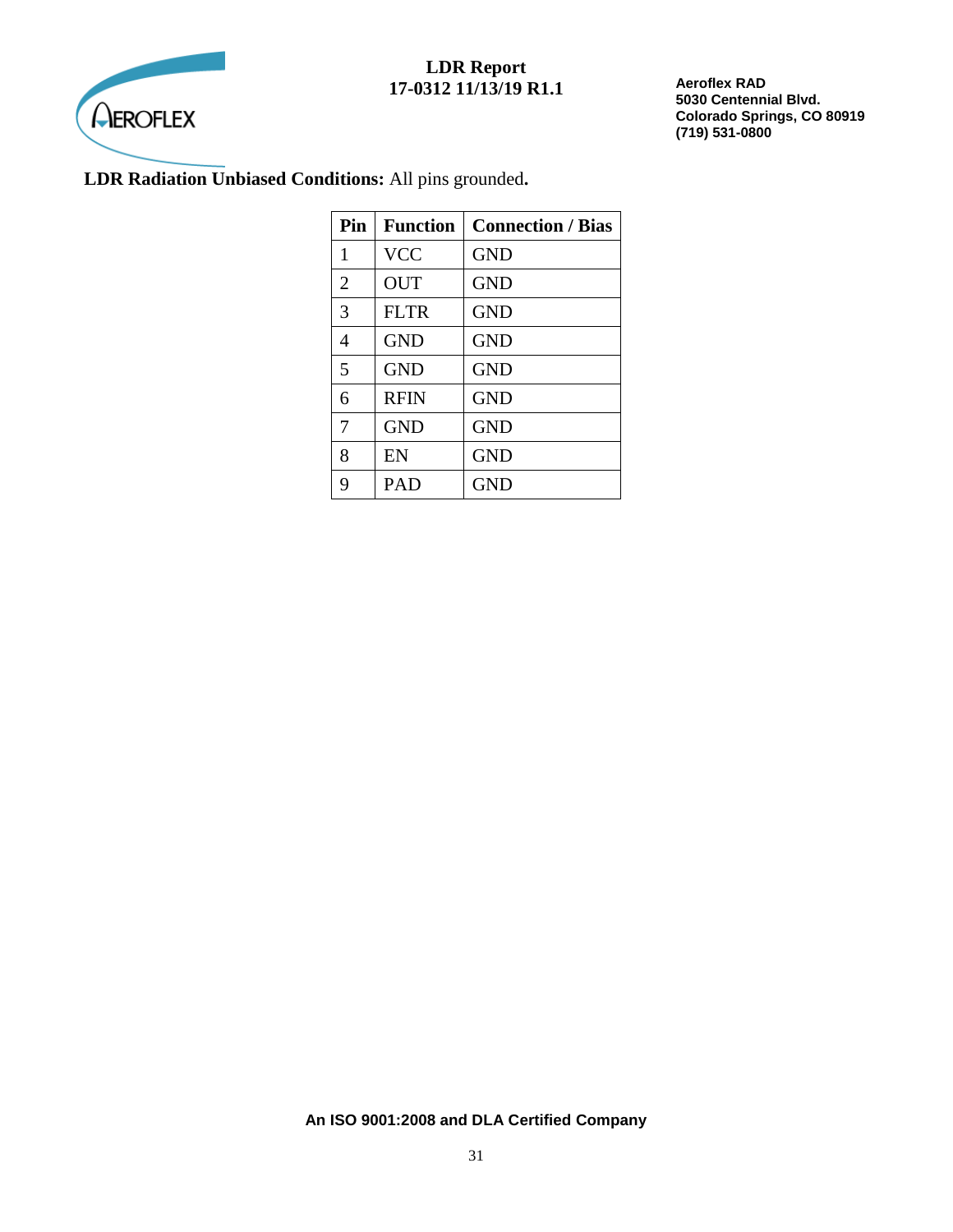

**Aeroflex RAD 5030 Centennial Blvd. Colorado Springs, CO 80919 (719) 531-0800**

## *Appendix C: Electrical Test Parameters and Conditions*

The expected ranges of values as well as the measurement conditions are taken from Linear Technology RH5596 Datasheet. All electrical tests for this device were performed by Linear Technology. The measured parameters, pre-irradiation specifications and test conditions are shown in Tables C.1 and C.2.

Note that the testing and statistics used in this document are based on an "analysis of variables" technique, which relies on small sample sizes to qualify much larger lot sizes (see MIL-HDBK-814, p. 91 for a discussion of statistical treatments). Not all measured parameters are well suited to this approach due to inherent large variations. If necessary, larger samples sizes could be used to qualify these parameters using an "attributes" approach.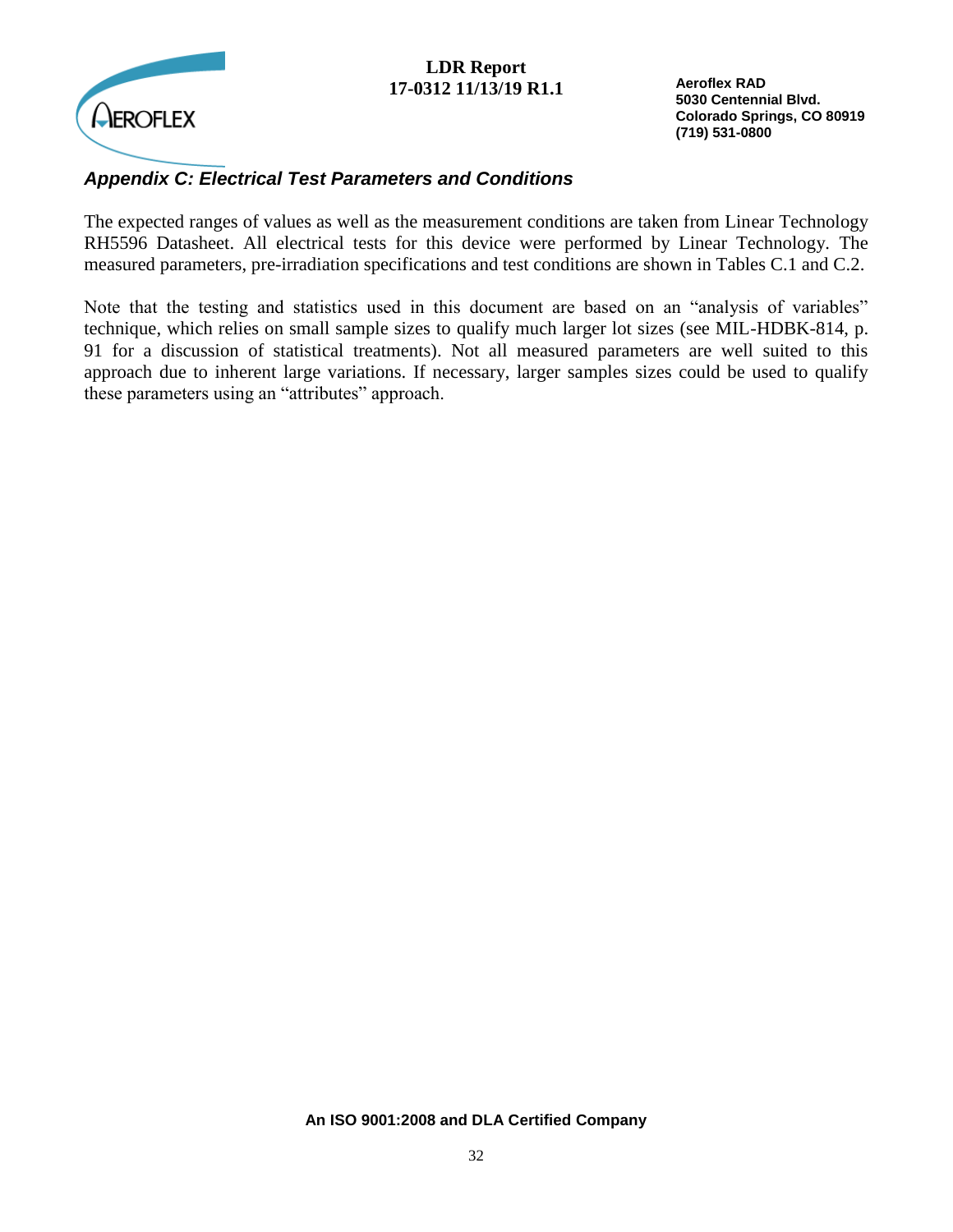

**Aeroflex RAD 5030 Centennial Blvd. Colorado Springs, CO 80919 (719) 531-0800**

Table C.1. Measured parameters and test conditions for the RH5596, 100MHz to 40GHz Linear-in-dB RMS Power Detector with 35dB Dynamic Range.

| <b>Parameter</b>           | <b>Symbol</b>     | <b>Test Conditions</b>                               |  |
|----------------------------|-------------------|------------------------------------------------------|--|
| Shutdown Current1 (A)      | ICC OFF1          | $EN=0.6V$ , $VCC=3.6V$                               |  |
| Active Supply Current1 (A) | ICC ON1           | $EN=1.1V$ , VCC=3.6V                                 |  |
| Shutdown Supply Current (A | ICC OFF2          | $EN=0.0V$ , VCC=3.3V                                 |  |
| Active Supply Current (A)  | ICC ON2           | $EN=3.3V$ , $VCC=3.3V$                               |  |
| EN Input High Voltage (V)  | EN IIH            | $EN=3.6V$ , $VCC=3.6V$                               |  |
| Output DC Voltage1 (V)     | VOUT1             | $EN=1.1V$ , $VCC=3.3V$ , $RFIN=GND$                  |  |
| Output DC Voltage2 (V)     | VOUT <sub>2</sub> | $PIN=10dB$ , $EN=1.1V$ , $VCC=3.3V$ , $RFIN=2.14GHz$ |  |
| Output Voltage Droop (V)   | DROOP SINK        | $ISINK = 25mA$                                       |  |
| Logarithmic Slope $(V/dB)$ | <b>SLOPE</b>      | $RFIN=2.14GHz$                                       |  |
| Logarithmic Intercept (dB) | <b>INTERCEPT</b>  | $RFIN=2.14GHz$                                       |  |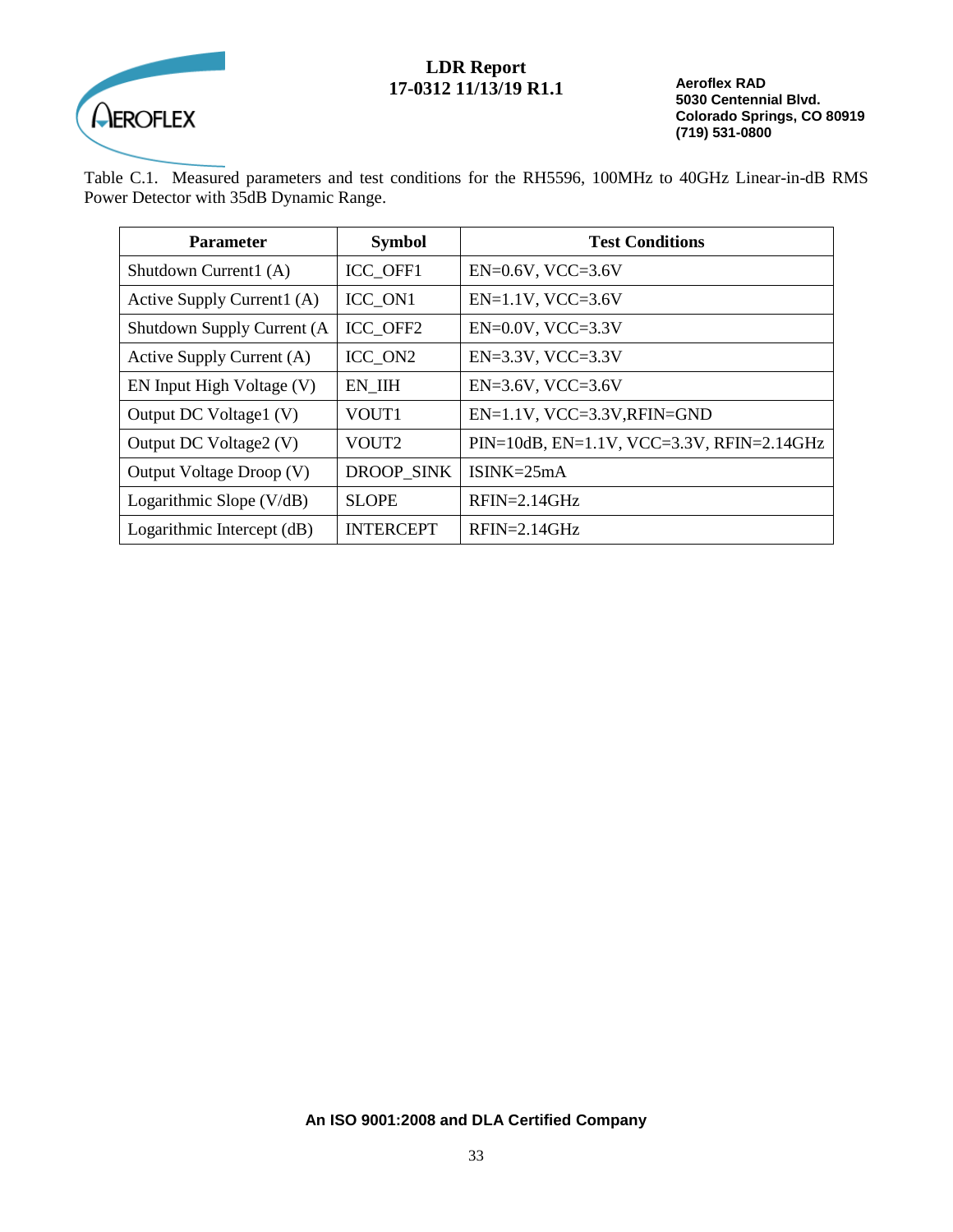

**Aeroflex RAD 5030 Centennial Blvd. Colorado Springs, CO 80919 (719) 531-0800**

Table C.2. Measured parameters and pre-irradiation specifications for the RH5596, 100MHz to 40GHz Linear-indB RMS Power Detector with 35dB Dynamic Range.

| <b>Parameter</b>           | <b>Pre-Irradiation Specification</b> |             |
|----------------------------|--------------------------------------|-------------|
|                            | MIN                                  | <b>MAX</b>  |
| Shutdown Current1 (A)      |                                      | 5.00E-06    |
| Active Supply Current1 (A) | 2.50E-02                             | 3.50E-02    |
| Shutdown Supply Current (A |                                      | 5.00E-07    |
| Active Supply Current (A)  | 2.50E-02                             | 3.50E-02    |
| EN Input High Voltage (V)  | 1.10E-00                             |             |
| Output DC Voltage1 (V)     |                                      | 5.00E-03    |
| Output DC Voltage2 (V)     | 1.15E-00                             | 1.25E-00    |
| Output Voltage Droop (V)   | $-3.50E-01$                          | 2.00E-02    |
| Logarithmic Slope (V/dB)   | 2.80E-02                             | 3.05E-02    |
| Logarithmic Intercept (dB) | -4.05E+01                            | $-3.73E+01$ |